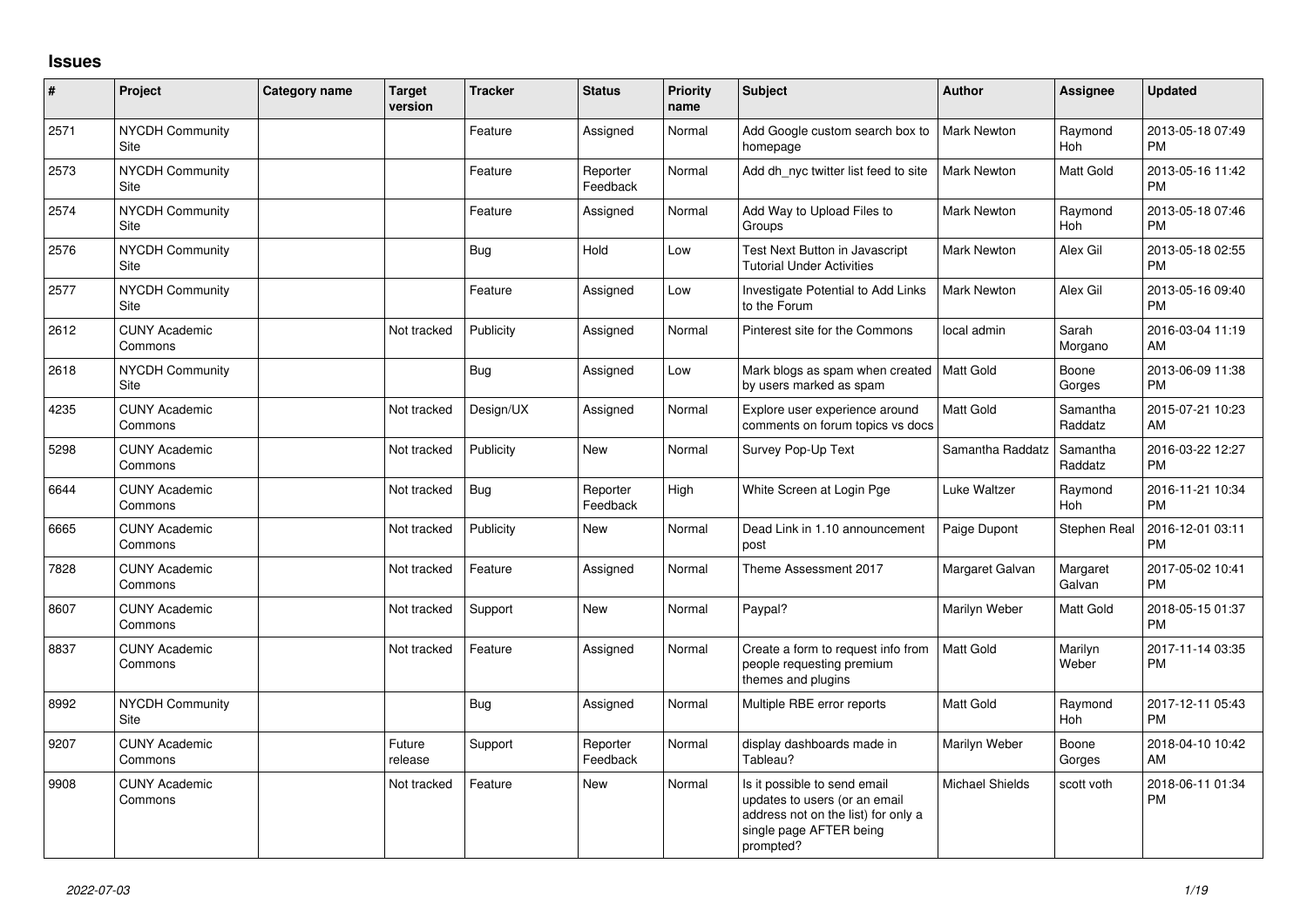| #     | Project                                                                 | Category name | <b>Target</b><br>version | <b>Tracker</b> | <b>Status</b>        | <b>Priority</b><br>name | <b>Subject</b>                                                                       | Author              | Assignee              | <b>Updated</b>                |
|-------|-------------------------------------------------------------------------|---------------|--------------------------|----------------|----------------------|-------------------------|--------------------------------------------------------------------------------------|---------------------|-----------------------|-------------------------------|
| 10262 | <b>CUNY Academic</b><br>Commons                                         |               | Not tracked              | Bug            | Reporter<br>Feedback | Normal                  | Newsletter Plugin: Broken Image<br>at Bottom of All Newsletters                      | Mark Webb           | Raymond<br>Hoh        | 2018-08-30 05:17<br><b>PM</b> |
| 10368 | <b>CUNY Academic</b><br>Commons                                         |               | Future<br>release        | Feature        | Assigned             | Normal                  | Use ORCID data to populate<br>academic profile page                                  | Stephen Francoeu    | Boone<br>Gorges       | 2018-09-25 01:53<br><b>PM</b> |
| 10657 | <b>CUNY Academic</b><br>Commons                                         |               | Not tracked              | Support        | Reporter<br>Feedback | Normal                  | child theme problems                                                                 | Marilyn Weber       |                       | 2018-11-08 01:19<br><b>PM</b> |
| 10678 | <b>CUNY Academic</b><br>Commons                                         |               | Not tracked              | Bug            | Reporter<br>Feedback | High                    | Newsletter Plugin Not Sending<br><b>Out Newsletters</b>                              | Mark Webb           | Boone<br>Gorges       | 2019-09-16 09:38<br><b>PM</b> |
| 11131 | <b>CUNY Academic</b><br>Commons                                         |               | Future<br>release        | Feature        | Reporter<br>Feedback | Normal                  | <b>Image Annotation Plugins</b>                                                      | Laurie Hurson       |                       | 2019-02-26 11:33<br>AM        |
| 11149 | <b>CUNY Academic</b><br>Commons                                         |               | Not tracked              | Support        | Reporter<br>Feedback | Normal                  | comments getting blocked                                                             | Marilyn Weber       | Raymond<br>Hoh        | 2019-03-26 11:40<br>AM        |
| 11392 | <b>CUNY Academic</b><br>Commons                                         |               | Future<br>release        | Bug            | New                  | Normal                  | Migrate users away from<br><b>StatPress</b>                                          | <b>Boone Gorges</b> |                       | 2019-04-23 03:53<br><b>PM</b> |
| 11393 | <b>CUNY Academic</b><br>Commons                                         |               | Not tracked              | Publicity      | <b>New</b>           | Normal                  | After 1.15 release, ceate a hero<br>slide and post about adding a site<br>to a group | scott voth          | Patrick<br>Sweeney    | 2019-05-14 10:32<br>AM        |
| 11509 | <b>CUNY Academic</b><br>Commons                                         |               | Not tracked              | Support        | Reporter<br>Feedback | Normal                  | deleted Page causing a Menu<br>problem?                                              | Marilyn Weber       |                       | 2019-06-04 09:54<br>AM        |
| 11517 | <b>CUNY Academic</b><br>Commons                                         |               | Not tracked              | Feature        | Assigned             | Normal                  | wp-accessibility plugin should not<br>strip 'target=" blank" by default              | Boone Gorges        | Laurie Hurson         | 2019-09-24 09:57<br>AM        |
| 11519 | <b>CUNY Academic</b><br>Commons                                         |               | Not tracked              | Support        | Assigned             | Normal                  | comment option not appearing                                                         | Marilyn Weber       |                       | 2019-09-24 10:28<br>AM        |
| 11771 | <b>CUNY Academic</b><br>Commons                                         |               | Not tracked              | Support        | Reporter<br>Feedback | Normal                  | post displays in sections                                                            | Marilyn Weber       |                       | 2019-08-20 10:34<br>AM        |
| 11787 | <b>CUNY Academic</b><br>Commons                                         |               | Not tracked              | Support        | Reporter<br>Feedback | Normal                  | automated comments notifications<br>on ZenDesk                                       | Marilyn Weber       |                       | 2019-08-26 06:18<br><b>PM</b> |
| 11848 | <b>CUNY Academic</b><br>Commons                                         |               | Not tracked              | Support        | Hold                 | Normal                  | a Dean of Faculty wants to share<br>a large file                                     | Marilyn Weber       |                       | 2019-09-24 08:44<br>AM        |
| 11879 | <b>CUNY Academic</b><br>Commons                                         |               | Not tracked              | Bug            | <b>New</b>           | Normal                  | Hypothesis comments appearing<br>on multiple, different pdfs across<br>blogs         | Laurie Hurson       | Laurie Hurson         | 2019-09-19 02:39<br><b>PM</b> |
| 11968 | JustPublics@365<br>MediaCamp                                            |               |                          | Feature        | <b>New</b>           | Normal                  | Nanoscience Retractable Display<br>Unit                                              | Donald Cherry       | Bonnie<br>Eissner     | 2021-02-19 08:50<br>AM        |
| 12004 | <b>CUNY Academic</b><br>Commons                                         |               | Not tracked              | Support        | Reporter<br>Feedback | Normal                  | Notifications for spam blog<br>comments                                              | Gina Cherry         | Raymond<br><b>Hoh</b> | 2019-11-01 12:05<br><b>PM</b> |
| 12062 | AD/O365 Transition<br>from NonMatric to<br><b>Matriculated Students</b> |               |                          | Feature        | In Progress          | Normal                  | create solution and console<br>project                                               | Emilio Rodriguez    | Emilio<br>Rodriguez   | 2019-11-12 03:56<br><b>PM</b> |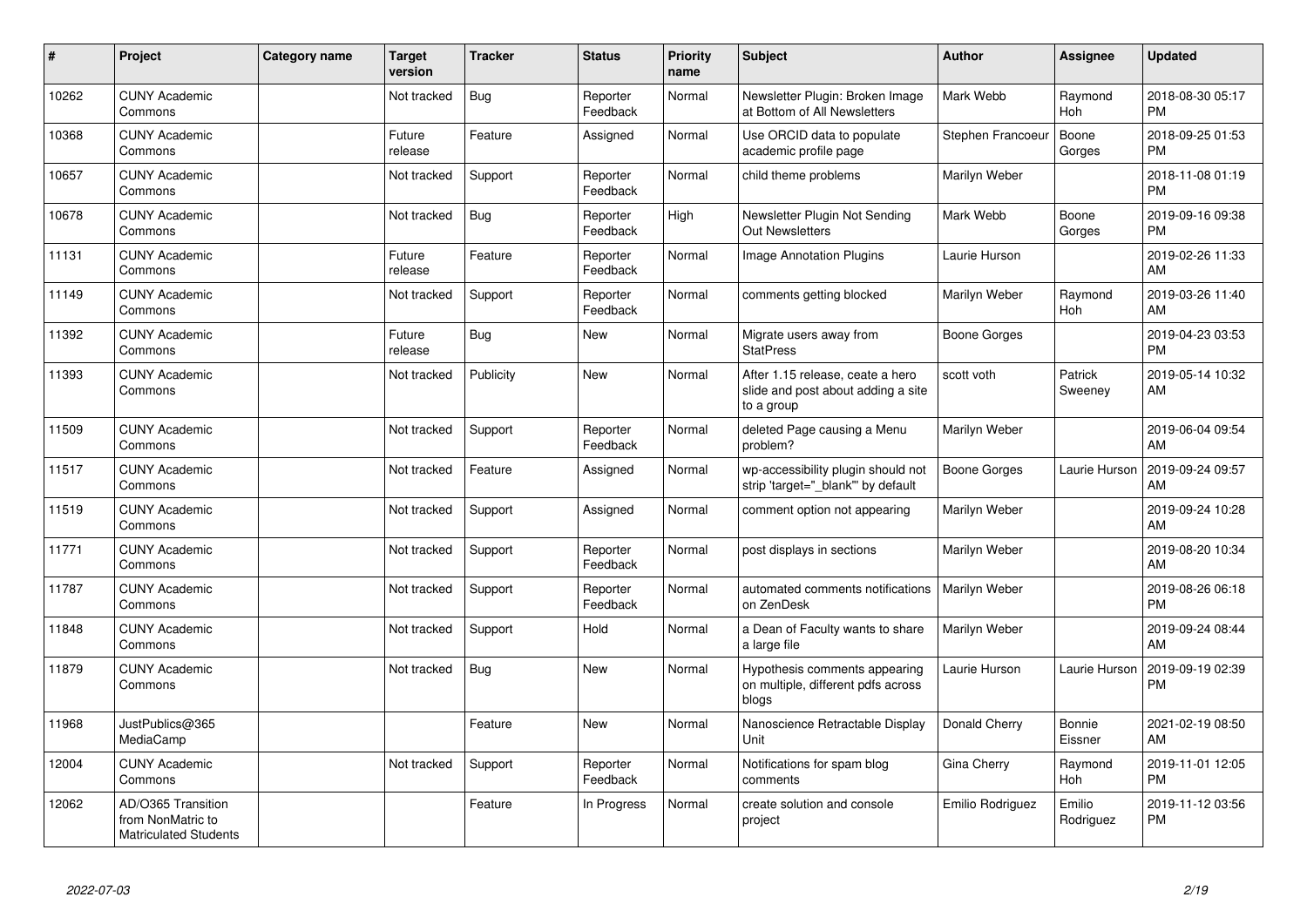| #     | Project                         | <b>Category name</b> | <b>Target</b><br>version | <b>Tracker</b> | <b>Status</b>        | <b>Priority</b><br>name | <b>Subject</b>                                                   | <b>Author</b>           | Assignee        | <b>Updated</b>                |
|-------|---------------------------------|----------------------|--------------------------|----------------|----------------------|-------------------------|------------------------------------------------------------------|-------------------------|-----------------|-------------------------------|
| 12198 | <b>CUNY Academic</b><br>Commons |                      | Not tracked              | Bug            | Reporter<br>Feedback | Normal                  | Duplicate listing in My Sites                                    | <b>Tom Harbison</b>     |                 | 2019-12-09 05:50<br><b>PM</b> |
| 12328 | <b>CUNY Academic</b><br>Commons |                      | Not tracked              | Support        | <b>New</b>           | Normal                  | Sign up Code for Non-CUNY<br>Faculty                             | Laurie Hurson           |                 | 2020-01-28 10:25<br>AM        |
| 12352 | <b>CUNY Academic</b><br>Commons |                      | Not tracked              | Support        | <b>New</b>           | Normal                  | "posts list" page builder block<br>option                        | Marilyn Weber           |                 | 2020-02-03 01:29<br><b>PM</b> |
| 12436 | <b>CUNY Academic</b><br>Commons |                      | Not tracked              | <b>Bug</b>     | Assigned             | Normal                  | Nightly system downtime                                          | Boone Gorges            |                 | 2020-08-01 09:30<br>AM        |
| 12484 | <b>CUNY Academic</b><br>Commons |                      | Not tracked              | Support        | Reporter<br>Feedback | Normal                  | Sign up Code for COIL Course<br>starting in March                | Laurie Hurson           | Matt Gold       | 2020-03-02 02:26<br><b>PM</b> |
| 12911 | <b>CUNY Academic</b><br>Commons |                      | Not tracked              | Feature        | <b>New</b>           | Normal                  | Block access to xmlrpc.php based<br>on User-Agent                | Boone Gorges            | Boone<br>Gorges | 2020-06-09 05:12<br><b>PM</b> |
| 13034 | <b>CUNY Academic</b><br>Commons |                      | Not tracked              | Support        | Reporter<br>Feedback | Normal                  | a site is asking people to join the<br>Commons to get a download | Marilyn Weber           |                 | 2020-07-12 07:23<br>AM        |
| 13255 | <b>CUNY Academic</b><br>Commons |                      | Not tracked              | Support        | Reporter<br>Feedback | Normal                  | Accessibility problems                                           | Marilyn Weber           |                 | 2020-09-01 05:48<br><b>PM</b> |
| 13286 | <b>CUNY Academic</b><br>Commons |                      | Not tracked              | Support        | <b>New</b>           | Normal                  | problem connecting with<br>WordPress app                         | Marilyn Weber           | Raymond<br>Hoh  | 2020-09-08 11:16<br>AM        |
| 13912 | <b>CUNY Academic</b><br>Commons |                      | Not tracked              | Feature        | Hold                 | Low                     | posting "missed schedule"                                        | Marilyn Weber           |                 | 2021-02-23 10:46<br>AM        |
| 13949 | <b>CUNY Academic</b><br>Commons |                      | Not tracked              | Bug            | <b>New</b>           | Normal                  | Continued debugging of runaway<br>MySQL connections              | <b>Matt Gold</b>        | Boone<br>Gorges | 2021-09-14 10:42<br>AM        |
| 14394 | <b>CUNY Academic</b><br>Commons |                      | Not tracked              | Feature        | <b>New</b>           | Normal                  | Commons News Site - redesign                                     | scott voth              | scott voth      | 2021-09-14 10:46<br>AM        |
| 14398 | <b>CUNY Academic</b><br>Commons |                      | Not tracked              | Support        | Reporter<br>Feedback | Normal                  | Events plug-in notification problem   Marilyn Weber              |                         |                 | 2021-05-11 11:21<br>AM        |
| 14475 | <b>CUNY Academic</b><br>Commons |                      | Not tracked              | Publicity      | <b>New</b>           | Normal                  | <b>OER Showcase Page</b>                                         | Laurie Hurson           | Laurie Hurson   | 2021-09-14 10:46<br>AM        |
| 14504 | <b>CUNY Academic</b><br>Commons |                      | Not tracked              | Publicity      | Reporter<br>Feedback | Normal                  | Adding showcases to home page<br>menu                            | Laurie Hurson           | Boone<br>Gorges | 2022-01-19 03:26<br><b>PM</b> |
| 14538 | <b>CUNY Academic</b><br>Commons |                      | Not tracked              | Support        | Reporter<br>Feedback | Normal                  | <b>Weebly To Commons</b>                                         | Laurie Hurson           |                 | 2021-09-14 10:47<br>AM        |
| 14629 | <b>CUNY Academic</b><br>Commons |                      | Not tracked              | Bug            | Reporter<br>Feedback | Normal                  | Possible Post Order Bug?                                         | <b>Syelle Graves</b>    |                 | 2021-09-14 10:47<br>AM        |
| 14784 | <b>CUNY Academic</b><br>Commons |                      |                          | Support        | Reporter<br>Feedback | Normal                  | User report of logo problem when<br>using Customizer theme       | Marilyn Weber           |                 | 2021-09-17 10:25<br>AM        |
| 14792 | <b>CUNY Academic</b><br>Commons |                      |                          | <b>Bug</b>     | <b>New</b>           | Normal                  | Inconsistent email notifications<br>from gravity forms           | Raffi<br>Khatchadourian |                 | 2021-10-04 01:50<br><b>PM</b> |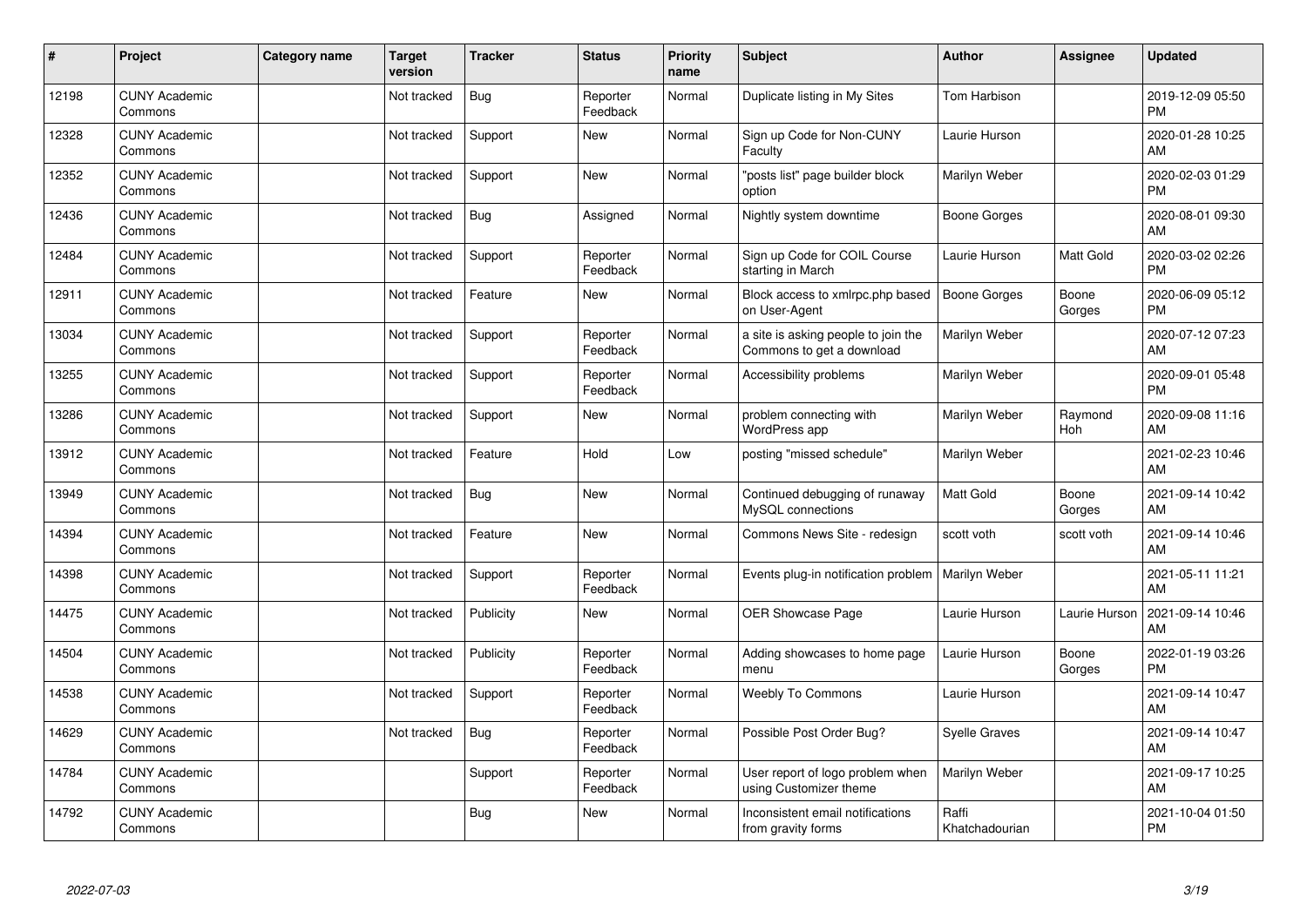| #     | Project                         | Category name | <b>Target</b><br>version | <b>Tracker</b> | <b>Status</b>        | <b>Priority</b><br>name | <b>Subject</b>                                                       | <b>Author</b>        | <b>Assignee</b> | <b>Updated</b>                |
|-------|---------------------------------|---------------|--------------------------|----------------|----------------------|-------------------------|----------------------------------------------------------------------|----------------------|-----------------|-------------------------------|
| 14842 | <b>CUNY Academic</b><br>Commons |               | Not tracked              | Support        | Reporter<br>Feedback | Normal                  | Question about widgets and block<br>editor                           | Gina Cherry          |                 | 2021-10-06 03:01<br><b>PM</b> |
| 14900 | <b>CUNY Academic</b><br>Commons |               | Not tracked              | Support        | Reporter<br>Feedback | Normal                  | previous theme?                                                      | Marilyn Weber        |                 | 2021-10-25 10:31<br>AM        |
| 14936 | <b>CUNY Academic</b><br>Commons |               |                          | <b>Bug</b>     | <b>New</b>           | Normal                  | Commons websites blocked by<br>SPS campus network                    | Laurie Hurson        |                 | 2021-11-03 03:57<br><b>PM</b> |
| 14940 | <b>CUNY Academic</b><br>Commons |               |                          | <b>Bug</b>     | <b>New</b>           | Normal                  | Discrepancy between Commons<br>profile "sites" and actual # of sites | Laurie Hurson        |                 | 2021-11-08 11:09<br>AM        |
| 15045 | <b>CUNY Academic</b><br>Commons |               |                          | Support        | <b>New</b>           | Normal                  | no result for KCeL in the search<br>box on the commons               | <b>Marilyn Weber</b> |                 | 2021-12-10 11:29<br><b>AM</b> |
| 15169 | <b>CUNY Academic</b><br>Commons |               | 2.0.3                    | Support        | Reporter<br>Feedback | Normal                  | new Prelude website zipfiles for<br>custom theme and other files.    | Marilyn Weber        |                 | 2022-06-29 11:32<br>AM        |
| 15176 | <b>CUNY Academic</b><br>Commons |               | Not tracked              | Support        | Reporter<br>Feedback | Normal                  | Archiving Q Writing & Old<br>Wordpress Sites on the Commons          | Laurie Hurson        |                 | 2022-02-08 10:28<br>AM        |
| 15260 | <b>CUNY Academic</b><br>Commons |               |                          | Support        | Reporter<br>Feedback | Normal                  | Diacritical markings   European<br><b>Stages</b>                     | Marilyn Weber        |                 | 2022-02-04 08:16<br>AM        |
| 15370 | <b>CUNY Academic</b><br>Commons |               |                          | Support        | Reporter<br>Feedback | Normal                  | All-in-One Event Calendar?                                           | Marilyn Weber        |                 | 2022-02-17 11:03<br>AM        |
| 15565 | <b>CUNY Academic</b><br>Commons |               |                          | Support        | <b>New</b>           | Normal                  | Events - send updates to an email<br>listserv                        | Marilyn Weber        |                 | 2022-03-10 01:06<br>PM        |
| 15613 | <b>CUNY Academic</b><br>Commons |               | 2.0.3                    | Feature        | Reporter<br>Feedback | Normal                  | Adding "Passster" plugin                                             | Laurie Hurson        |                 | 2022-06-29 11:32<br>AM        |
| 15655 | <b>CUNY Academic</b><br>Commons |               | 2.0.3                    | Support        | Reporter<br>Feedback | Normal                  | Event Aggregator plugin?                                             | Marilyn Weber        |                 | 2022-06-29 11:32<br>AM        |
| 15685 | <b>CUNY Academic</b><br>Commons |               |                          | Support        | <b>New</b>           | High                    | problem with chrome?                                                 | Marilyn Weber        |                 | 2022-04-25 03:40<br><b>PM</b> |
| 15757 | <b>CUNY Academic</b><br>Commons |               |                          | <b>Bug</b>     | <b>New</b>           | Normal                  | Members # do not match                                               | Laurie Hurson        |                 | 2022-03-30 04:52<br><b>PM</b> |
| 15816 | <b>CUNY Academic</b><br>Commons |               | Not tracked              | Support        | New                  | Normal                  | slow loading at SPS                                                  | Marilyn Weber        |                 | 2022-04-05 01:26<br><b>PM</b> |
| 15883 | <b>CUNY Academic</b><br>Commons |               | 2.1.0                    | Feature        | <b>New</b>           | Normal                  | Release BPGES update                                                 | Boone Gorges         | Boone<br>Gorges | 2022-05-26 10:39<br>AM        |
| 15923 | <b>CUNY Academic</b><br>Commons |               | Not tracked              | Feature        | Reporter<br>Feedback | Normal                  | <b>Bellows Plugin Adjustments</b>                                    | Laurie Hurson        |                 | 2022-04-20 10:10<br><b>AM</b> |
| 16092 | <b>CUNY Academic</b><br>Commons |               | Future<br>release        | Feature        | Hold                 | Normal                  | Don't show main site in Site<br>search results                       | Boone Gorges         | Boone<br>Gorges | 2022-05-17 03:12<br><b>PM</b> |
| 16099 | <b>CUNY Academic</b><br>Commons |               |                          | Support        | Reporter<br>Feedback | Normal                  | request for Newsletter Glue                                          | Marilyn Weber        |                 | 2022-05-13 12:14<br>PM        |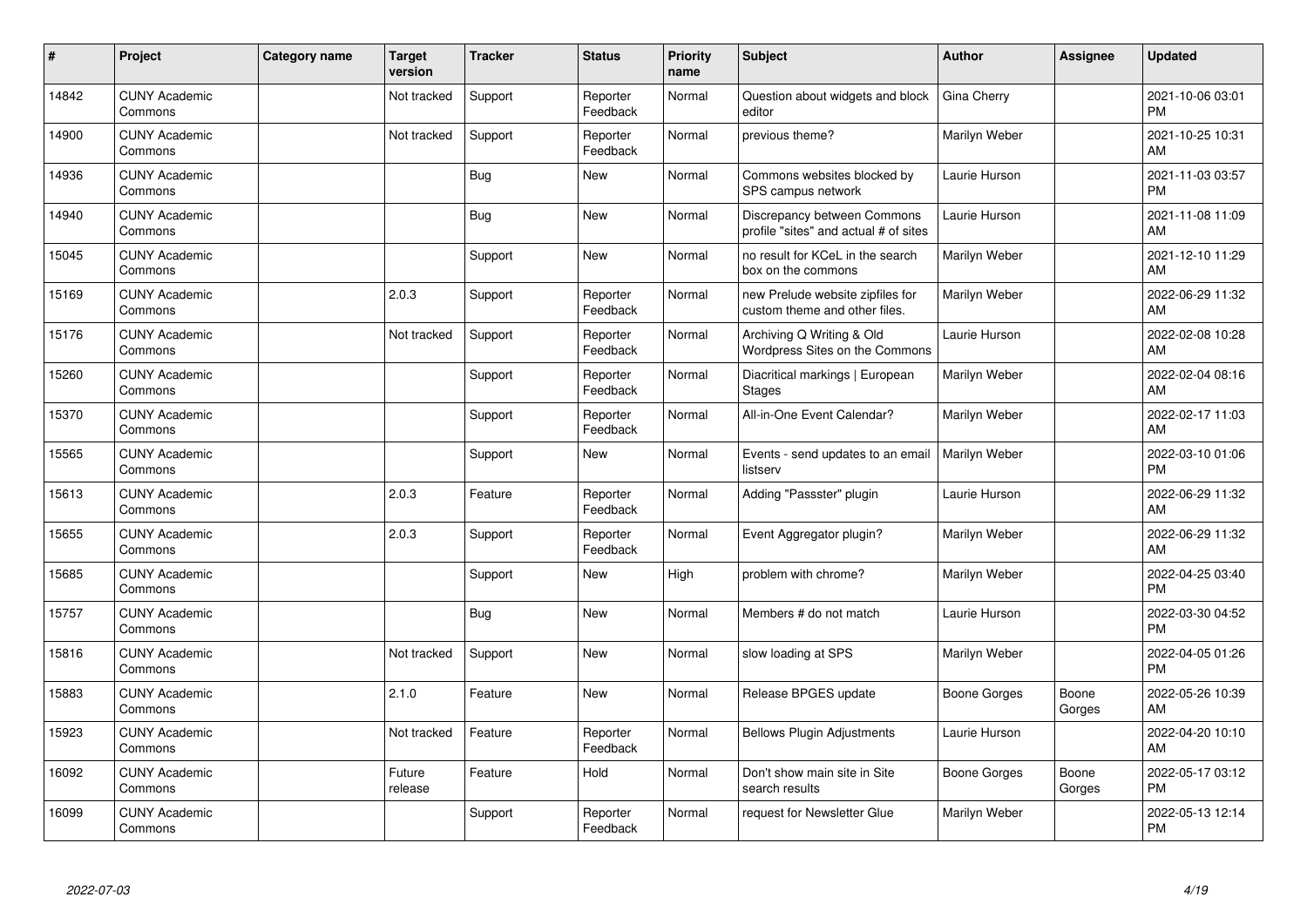| #     | Project                         | <b>Category name</b> | <b>Target</b><br>version | <b>Tracker</b> | <b>Status</b>        | <b>Priority</b><br>name | <b>Subject</b>                                                                             | <b>Author</b>           | Assignee            | <b>Updated</b>                |
|-------|---------------------------------|----------------------|--------------------------|----------------|----------------------|-------------------------|--------------------------------------------------------------------------------------------|-------------------------|---------------------|-------------------------------|
| 16110 | <b>CUNY Academic</b><br>Commons |                      |                          | Support        | Reporter<br>Feedback | Normal                  | remove Creative Commons<br>license from pages?                                             | Marilyn Weber           | Raymond<br>Hoh      | 2022-05-17 06:11<br><b>PM</b> |
| 16290 | <b>CUNY Academic</b><br>Commons |                      |                          | Feature        | Reporter<br>Feedback | Normal                  | Add Table Of Contents Block<br>plug-in                                                     | Raffi<br>Khatchadourian |                     | 2022-06-24 10:26<br>AM        |
| 16294 | <b>CUNY Academic</b><br>Commons |                      |                          | Bug            | New                  | Urgent                  | CAC is down                                                                                | Raffi<br>Khatchadourian |                     | 2022-06-27 02:00<br><b>PM</b> |
| 16307 | <b>CUNY Academic</b><br>Commons |                      |                          | Bug            | <b>New</b>           | Normal                  | Add brief messaging to<br>accept/decline group membership<br>requests                      | Matt Gold               | Boone<br>Gorges     | 2022-06-27 06:13<br><b>PM</b> |
| 16318 | <b>CUNY Academic</b><br>Commons |                      |                          | Bug            | <b>New</b>           | Normal                  | Unable to Access block editor or<br>embed YouTube videos in new<br>pages, in one site only | <b>Syelle Graves</b>    |                     | 2022-07-01 06:53<br><b>PM</b> |
| 2666  | <b>CUNY Academic</b><br>Commons | About page           | Not tracked              | Documentation  | Assigned             | Normal                  | <b>Update About Text</b>                                                                   | Chris Stein             | Luke Waltzer        | 2016-03-04 11:19<br>AM        |
| 10839 | <b>CUNY Academic</b><br>Commons | About page           | Not tracked              | Support        | <b>New</b>           | Normal                  | <b>Mission Statement Needs</b><br>Revision                                                 | scott voth              | Matt Gold           | 2018-12-26 10:58<br>AM        |
| 8900  | <b>CUNY Academic</b><br>Commons | Accessibility        | Future<br>release        | Feature        | Assigned             | Normal                  | Look into tools to enforce<br>accessibility in WP environment                              | <b>Matt Gold</b>        | Boone<br>Gorges     | 2022-04-26 11:59<br>AM        |
| 8901  | <b>CUNY Academic</b><br>Commons | Accessibility        | Future<br>release        | Feature        | Assigned             | Normal                  | Theme analysis for accessibility                                                           | Matt Gold               | Boone<br>Gorges     | 2022-04-26 11:59<br>AM        |
| 1460  | <b>CUNY Academic</b><br>Commons | Analytics            | Future<br>release        | Feature        | Assigned             | Normal                  | Update System Report                                                                       | <b>Brian Foote</b>      | Boone<br>Gorges     | 2015-11-09 06:13<br><b>PM</b> |
| 4070  | <b>CUNY Academic</b><br>Commons | Analytics            | Not tracked              | Support        | Assigned             | Normal                  | Request for JITP site analytics                                                            | Matt Gold               | Seth Persons        | 2016-02-23 03:09<br><b>PM</b> |
| 4972  | <b>CUNY Academic</b><br>Commons | Analytics            | Not tracked              | <b>Bug</b>     | <b>New</b>           | Normal                  | <b>Newsletter Analytics</b>                                                                | Stephen Real            | Matt Gold           | 2015-12-09 12:54<br><b>PM</b> |
| 5581  | <b>CUNY Academic</b><br>Commons | Analytics            | Future<br>release        | Feature        | Assigned             | Normal                  | Explore alternatives to Google<br>Analytics                                                | Matt Gold               | Valerie<br>Townsend | 2020-04-17 03:12<br>PM        |
| 5679  | <b>CUNY Academic</b><br>Commons | Analytics            | Not tracked              | Feature        | <b>New</b>           | Normal                  | Logged In Users for GA                                                                     | <b>Valerie Townsend</b> | Valerie<br>Townsend | 2016-06-11 09:49<br>AM        |
| 15210 | <b>CUNY Academic</b><br>Commons | Analytics            | Not tracked              | Design/UX      | <b>New</b>           | Normal                  | Google Analytics improvements                                                              | Colin McDonald          | Boone<br>Gorges     | 2022-05-24 10:47<br>AM        |
| 7022  | <b>CUNY Academic</b><br>Commons | Announcements        | Future<br>release        | Bug            | New                  | Normal                  | Sitewide announcements should<br>be displayed on, and dismissable<br>from, mapped domains  | <b>Boone Gorges</b>     | Boone<br>Gorges     | 2018-03-22 10:18<br>AM        |
| 4635  | <b>CUNY Academic</b><br>Commons | Authentication       | Future<br>release        | Feature        | <b>New</b>           | Normal                  | Allow non-WP authentication                                                                | Boone Gorges            | Sonja Leix          | 2019-03-01 02:05<br><b>PM</b> |
| 9720  | <b>CUNY Academic</b><br>Commons | Authentication       | Future<br>release        | Feature        | New                  | Normal                  | The Commons should be an<br>oAuth provider                                                 | Boone Gorges            |                     | 2019-03-01 02:04<br><b>PM</b> |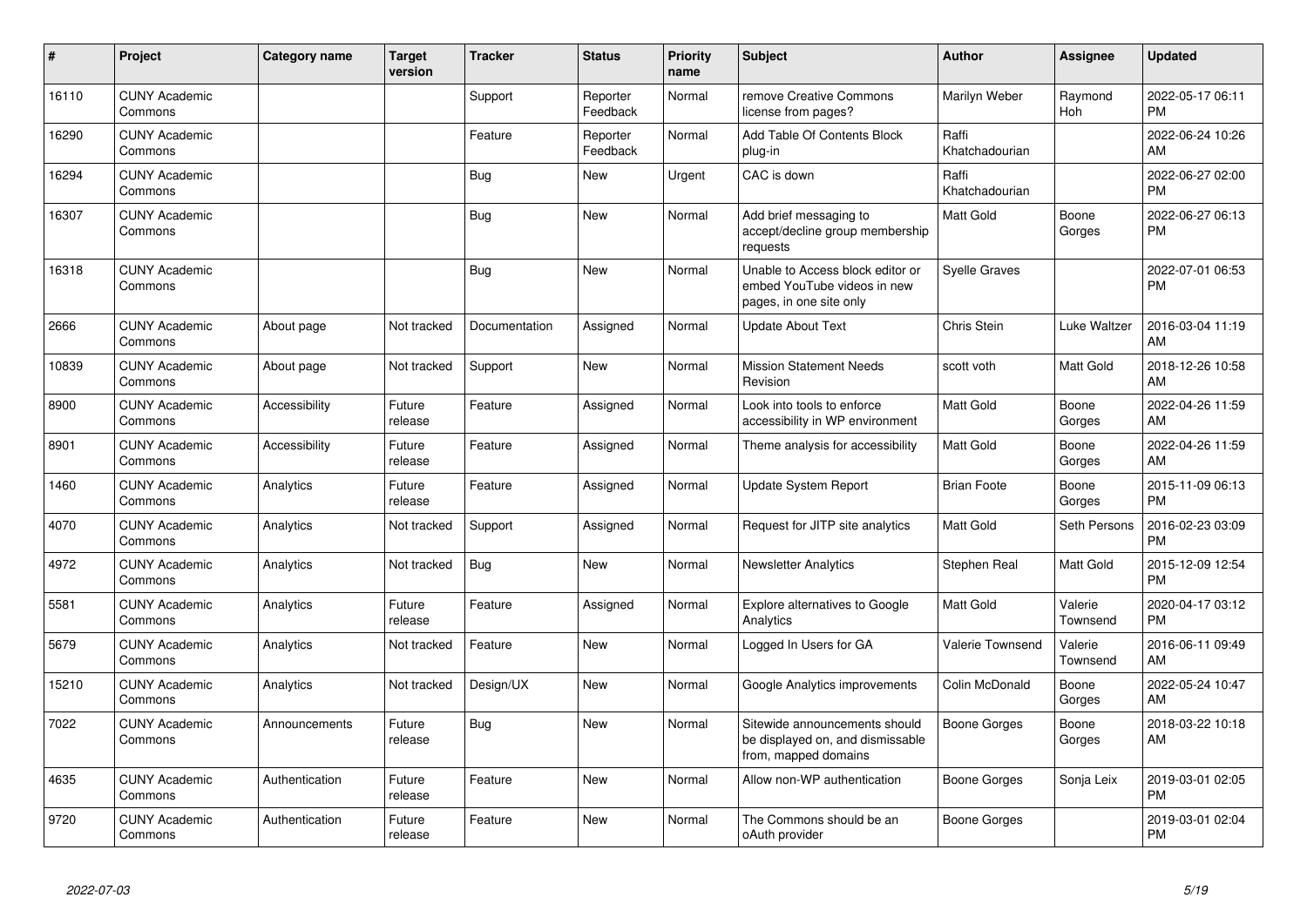| #     | Project                         | <b>Category name</b>      | <b>Target</b><br>version | <b>Tracker</b> | <b>Status</b>        | <b>Priority</b><br>name | <b>Subject</b>                                                       | <b>Author</b>       | Assignee            | <b>Updated</b>                |
|-------|---------------------------------|---------------------------|--------------------------|----------------|----------------------|-------------------------|----------------------------------------------------------------------|---------------------|---------------------|-------------------------------|
| 5691  | <b>CUNY Academic</b><br>Commons | Blogs (BuddyPress)        | Future<br>release        | <b>Bug</b>     | Assigned             | High                    | Differing numbers on Sites display                                   | <b>Matt Gold</b>    | Raymond<br>Hoh      | 2016-06-13 01:37<br><b>PM</b> |
| 6078  | <b>CUNY Academic</b><br>Commons | <b>Blogs (BuddyPress)</b> | Future<br>release        | Feature        | <b>New</b>           | Normal                  | <b>Explore Adding Network Blog</b><br>Metadata Plugin                | Luke Waltzer        | Luke Waltzer        | 2016-10-11 10:29<br><b>PM</b> |
| 8835  | <b>CUNY Academic</b><br>Commons | Blogs (BuddyPress)        | Future<br>release        | Feature        | New                  | Normal                  | Extend cuny is shortlinks to sites                                   | Luke Waltzer        | Boone<br>Gorges     | 2022-04-26 11:59<br>AM        |
| 8836  | <b>CUNY Academic</b><br>Commons | <b>Blogs (BuddyPress)</b> | Future<br>release        | Feature        | Assigned             | Normal                  | Redesign site launch process                                         | Matt Gold           | Boone<br>Gorges     | 2019-10-03 02:49<br><b>PM</b> |
| 12350 | <b>CUNY Academic</b><br>Commons | <b>Blogs (BuddyPress)</b> | Not tracked              | Support        | Reporter<br>Feedback | Normal                  | URL creation problem                                                 | Marilyn Weber       |                     | 2020-02-03 11:27<br>AM        |
| 58    | <b>CUNY Academic</b><br>Commons | BuddyPress (misc)         | Future<br>release        | Feature        | Assigned             | Low                     | Make member search sortable by<br>last name                          | Roberta Brody       | Boone<br>Gorges     | 2010-08-26 02:38<br><b>PM</b> |
| 310   | <b>CUNY Academic</b><br>Commons | BuddyPress (misc)         | Future<br>release        | Feature        | Assigned             | Low                     | <b>Friend Request Email</b>                                          | <b>Matt Gold</b>    | Samantha<br>Raddatz | 2015-11-09 05:08<br><b>PM</b> |
| 377   | <b>CUNY Academic</b><br>Commons | BuddyPress (misc)         | Future<br>release        | Feature        | Assigned             | Normal                  | Like buttons                                                         | <b>Matt Gold</b>    | Boone<br>Gorges     | 2010-11-16 05:13<br><b>PM</b> |
| 435   | <b>CUNY Academic</b><br>Commons | BuddyPress (misc)         | Future<br>release        | Feature        | Assigned             | Normal                  | Include Avatar Images in Forum<br><b>Post Notification Emails</b>    | Matt Gold           | Boone<br>Gorges     | 2010-12-08 12:40<br><b>PM</b> |
| 500   | <b>CUNY Academic</b><br>Commons | BuddyPress (misc)         | Future<br>release        | Feature        | Assigned             | Normal                  | <b>Export Group Data</b>                                             | <b>Matt Gold</b>    | Boone<br>Gorges     | 2010-12-19 12:09<br><b>PM</b> |
| 554   | <b>CUNY Academic</b><br>Commons | BuddyPress (misc)         | Future<br>release        | Feature        | Assigned             | Normal                  | Add Trackback notifications to<br>site-wide activity feed            | Matt Gold           | Boone<br>Gorges     | 2015-11-09 06:19<br><b>PM</b> |
| 599   | <b>CUNY Academic</b><br>Commons | <b>BuddyPress</b> (misc)  | Future<br>release        | Feature        | Assigned             | Normal                  | Consider adding rating plugins for<br><b>BuddyPress/BBPress</b>      | <b>Matt Gold</b>    | Boone<br>Gorges     | 2011-08-22 06:50<br><b>PM</b> |
| 635   | <b>CUNY Academic</b><br>Commons | BuddyPress (misc)         | Future<br>release        | Feature        | Assigned             | Normal                  | Big Blue Button -<br>Videoconferencing in Groups and<br><b>Blogs</b> | Matt Gold           | Boone<br>Gorges     | 2011-03-14 03:24<br><b>PM</b> |
| 1423  | <b>CUNY Academic</b><br>Commons | BuddyPress (misc)         | Future<br>release        | Feature        | Assigned             | Low                     | Show an avatar for pingback<br>comment activity items                | Boone Gorges        | <b>Tahir Butt</b>   | 2016-10-24 12:03<br><b>PM</b> |
| 2325  | <b>CUNY Academic</b><br>Commons | BuddyPress (misc)         | Future<br>release        | Feature        | Assigned             | Low                     | Profile should have separate fields<br>for first/last names          | local admin         | Boone<br>Gorges     | 2015-11-09 06:09<br><b>PM</b> |
| 7624  | <b>CUNY Academic</b><br>Commons | BuddyPress (misc)         | Future<br>release        | Design/UX      | <b>New</b>           | Normal                  | <b>BP Notifications</b>                                              | Luke Waltzer        | Paige Dupont        | 2017-02-08 10:43<br><b>PM</b> |
| 11243 | <b>CUNY Academic</b><br>Commons | <b>BuddyPress (misc)</b>  | Future<br>release        | Bug            | <b>New</b>           | Normal                  | Audit bp-custom.php                                                  | Raymond Hoh         | Raymond<br>Hoh      | 2022-04-26 11:59<br>AM        |
| 519   | <b>CUNY Academic</b><br>Commons | <b>BuddyPress Docs</b>    | Future<br>release        | Feature        | Assigned             | Low                     | TOC for individual docs - for new<br>BP "wiki-like" plugin           | scott voth          | Boone<br>Gorges     | 2015-11-09 05:54<br><b>PM</b> |
| 618   | <b>CUNY Academic</b><br>Commons | <b>BuddyPress Docs</b>    | Future<br>release        | Feature        | Assigned             | Normal                  | BuddyPress Docs: export formats                                      | <b>Boone Gorges</b> | Boone<br>Gorges     | 2015-11-09 05:38<br><b>PM</b> |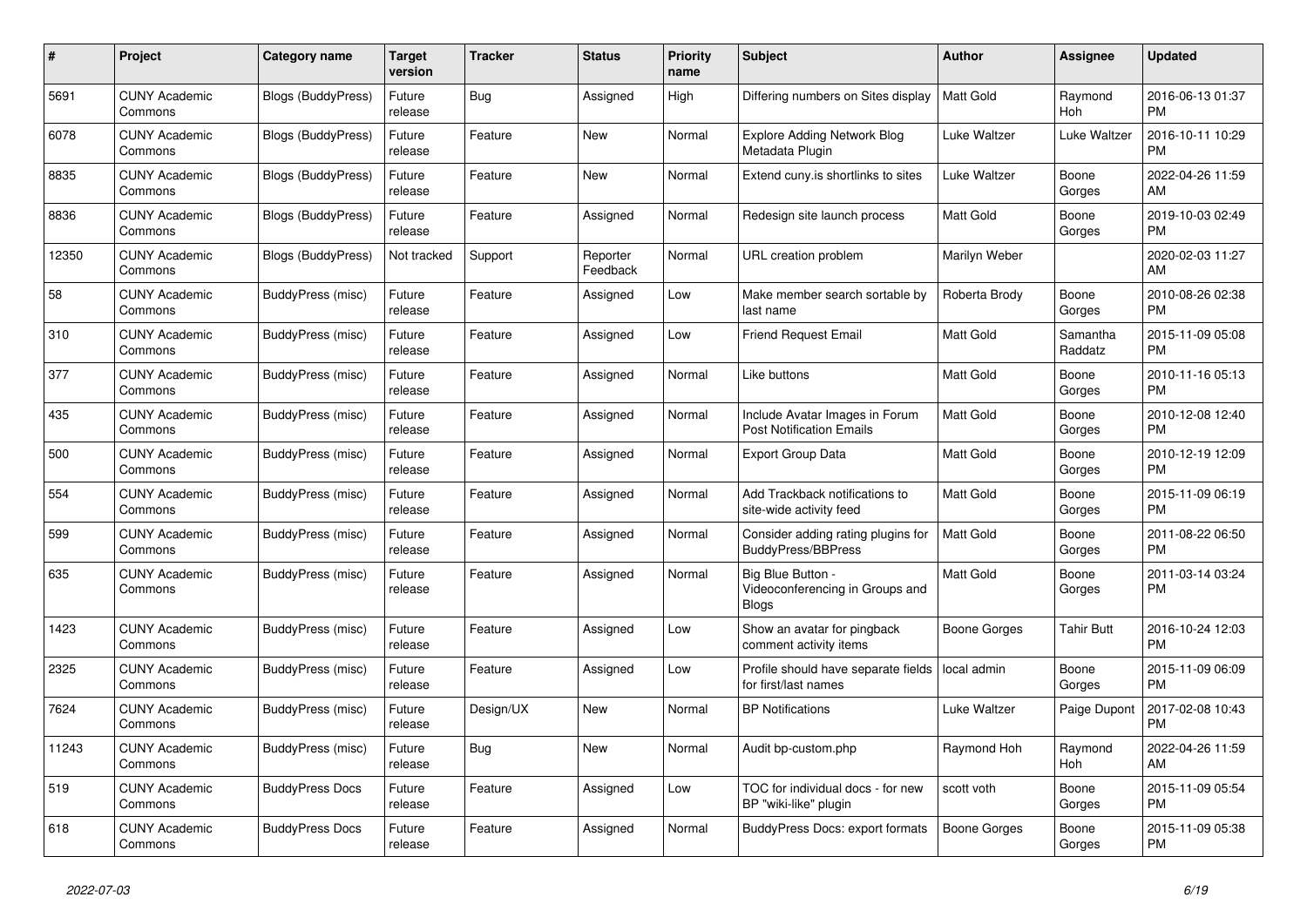| #     | Project                         | <b>Category name</b>   | Target<br>version | <b>Tracker</b> | <b>Status</b>        | Priority<br>name | <b>Subject</b>                                                   | <b>Author</b>           | <b>Assignee</b>     | <b>Updated</b>                |
|-------|---------------------------------|------------------------|-------------------|----------------|----------------------|------------------|------------------------------------------------------------------|-------------------------|---------------------|-------------------------------|
| 1417  | <b>CUNY Academic</b><br>Commons | <b>BuddyPress Docs</b> | Future<br>release | Feature        | Assigned             | Low              | <b>Bulk actions for BuddyPress Docs</b>                          | <b>Boone Gorges</b>     | Boone<br>Gorges     | 2016-10-17 10:41<br><b>PM</b> |
| 1422  | <b>CUNY Academic</b><br>Commons | <b>BuddyPress Docs</b> | Future<br>release | Feature        | Assigned             | Normal           | Make "created Doc" activity icons<br>non-mini                    | Boone Gorges            | Boone<br>Gorges     | 2015-11-09 05:48<br><b>PM</b> |
| 1744  | <b>CUNY Academic</b><br>Commons | <b>BuddyPress Docs</b> | Future<br>release | Feature        | Assigned             | Normal           | Spreadsheet-style Docs                                           | Boone Gorges            | Boone<br>Gorges     | 2015-11-09 06:13<br><b>PM</b> |
| 2523  | <b>CUNY Academic</b><br>Commons | <b>BuddyPress Docs</b> | Future<br>release | Feature        | Assigned             | Normal           | Allow Users to Upload Images to<br><b>BP</b> Docs                | Matt Gold               | Boone<br>Gorges     | 2015-11-09 06:14<br><b>PM</b> |
| 4226  | <b>CUNY Academic</b><br>Commons | <b>BuddyPress Docs</b> | Future<br>release | Design/UX      | <b>New</b>           | Normal           | Add option to connect a Doc with<br>a Group                      | Samantha Raddatz        | Samantha<br>Raddatz | 2015-09-09 04:08<br><b>PM</b> |
| 6389  | <b>CUNY Academic</b><br>Commons | <b>BuddyPress Docs</b> | Future<br>release | Feature        | <b>New</b>           | Low              | Make Discussion Area Visible<br>When Editing a Doc               | Luke Waltzer            | Boone<br>Gorges     | 2016-10-21 04:16<br><b>PM</b> |
| 13466 | <b>CUNY Academic</b><br>Commons | Cavalcade              | Future<br>release | Feature        | <b>New</b>           | Normal           | Automated cleanup for duplicate<br>Cavalcade tasks               | Boone Gorges            | Boone<br>Gorges     | 2020-10-13 05:24<br><b>PM</b> |
| 14994 | <b>CUNY Academic</b><br>Commons | cdev.gc.cuny.edu       | Not tracked       | Support        | In Progress          | Normal           | Clear Cache on CDEV                                              | scott voth              | Raymond<br>Hoh      | 2021-12-07 03:51<br><b>PM</b> |
| 4027  | <b>CUNY Academic</b><br>Commons | Commons In A Box       | Not tracked       | Design/UX      | Assigned             | Normal           | Usability review of CBOX update<br>procedures                    | Matt Gold               | Samantha<br>Raddatz | 2015-05-11 06:36<br><b>PM</b> |
| 9060  | <b>CUNY Academic</b><br>Commons | Commons In A Box       | Not tracked       | <b>Bug</b>     | Hold                 | Normal           | Problems with CBox image library<br>upload                       | Lisa Rhody              | Raymond<br>Hoh      | 2018-01-10 03:26<br><b>PM</b> |
| 10226 | <b>CUNY Academic</b><br>Commons | Courses                | Future<br>release | Feature        | <b>New</b>           | Normal           | Add "My Courses" to drop down<br>list                            | scott voth              | Boone<br>Gorges     | 2021-11-19 12:42<br><b>PM</b> |
| 11556 | <b>CUNY Academic</b><br>Commons | Courses                | Not tracked       | <b>Bug</b>     | Reporter<br>Feedback | Normal           | Instructor name given in course<br>listina                       | Tom Harbison            |                     | 2019-06-25 04:12<br><b>PM</b> |
| 11789 | <b>CUNY Academic</b><br>Commons | Courses                | Future<br>release | Feature        | New                  | Normal           | Ability to remove item from<br>Courses list                      | Laurie Hurson           | Sonja Leix          | 2019-09-24 12:28<br><b>PM</b> |
| 12438 | <b>CUNY Academic</b><br>Commons | Courses                | Not tracked       | Bug            | <b>New</b>           | Normal           | Site appearing twice                                             | Laurie Hurson           | Boone<br>Gorges     | 2020-02-18 01:34<br>PM        |
| 9420  | <b>CUNY Academic</b><br>Commons | cuny.is                | Not tracked       | Feature        | New                  | Normal           | Request for http://cuny.is/streams                               | Raffi<br>Khatchadourian | Marilyn<br>Weber    | 2018-04-02 10:08<br>AM        |
| 860   | <b>CUNY Academic</b><br>Commons | Design                 | Future<br>release | Design/UX      | Assigned             | Normal           | <b>Standardize Button Treatment</b><br><b>Across the Commons</b> | Chris Stein             | Chris Stein         | 2014-05-01 09:45<br>AM        |
| 2754  | <b>CUNY Academic</b><br>Commons | Design                 | Future<br>release | Feature        | Assigned             | Normal           | Determine strategy for CAC logo<br>handling in top header        | Micki Kaufman           | Chris Stein         | 2015-01-05 08:53<br><b>PM</b> |
| 8902  | <b>CUNY Academic</b><br>Commons | Design                 | Not tracked       | Feature        | Assigned             | Normal           | Report back on research on<br><b>BuddyPress themes</b>           | <b>Matt Gold</b>        | Michael Smith       | 2017-11-10 12:31<br><b>PM</b> |
| 10439 | <b>CUNY Academic</b><br>Commons | Design                 | 2.1.0             | Design/UX      | <b>New</b>           | Normal           | Create Style Guide for Commons                                   | Sonja Leix              | Sara Cannon         | 2022-06-28 01:43<br>PM        |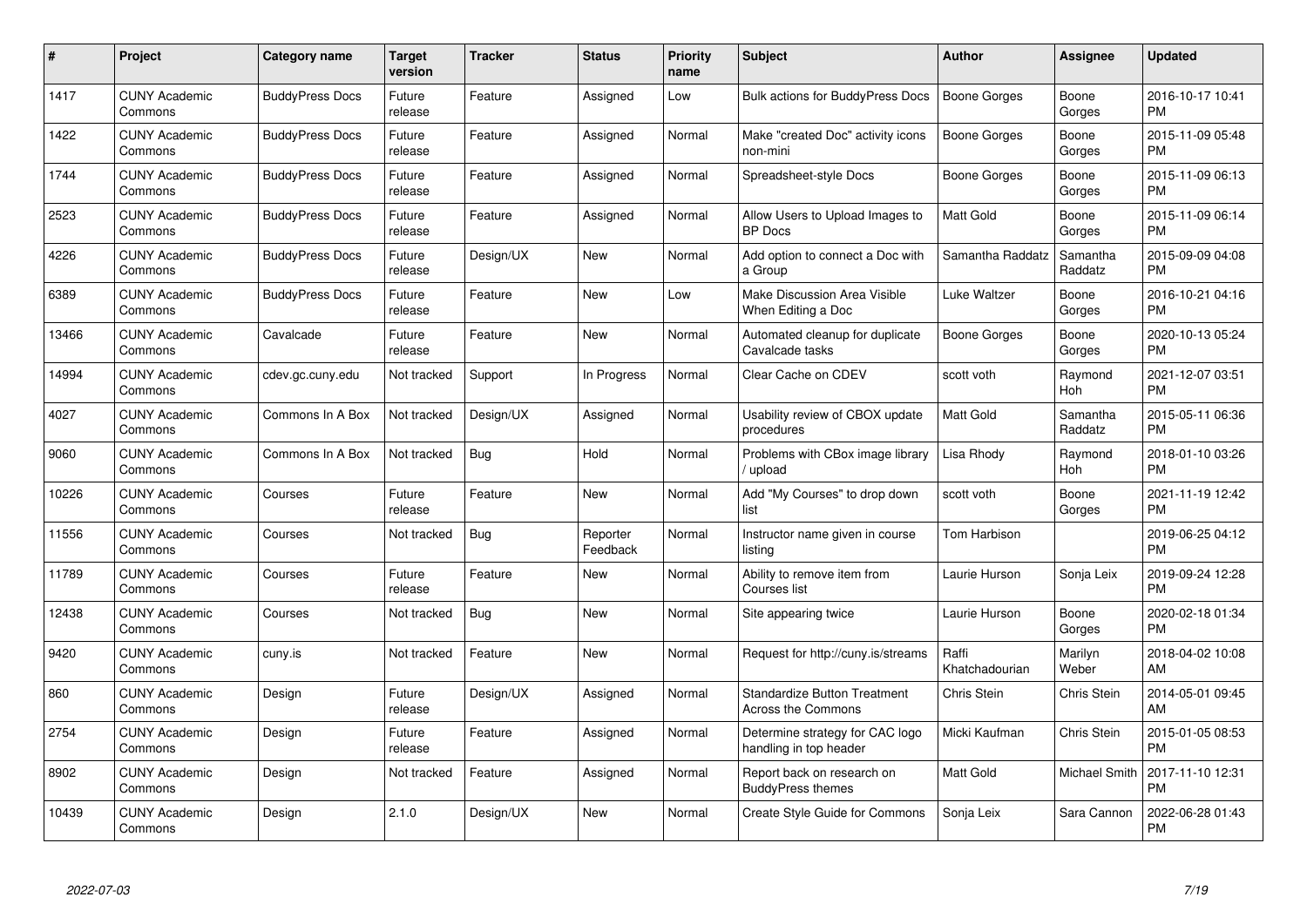| #     | Project                         | <b>Category name</b>       | <b>Target</b><br>version | <b>Tracker</b> | <b>Status</b>        | <b>Priority</b><br>name | Subject                                                                       | <b>Author</b>       | <b>Assignee</b> | <b>Updated</b>                |
|-------|---------------------------------|----------------------------|--------------------------|----------------|----------------------|-------------------------|-------------------------------------------------------------------------------|---------------------|-----------------|-------------------------------|
| 16199 | <b>CUNY Academic</b><br>Commons | Directories                | 2.0.3                    | Bug            | <b>New</b>           | Normal                  | Removed "Semester" Filter from<br><b>Courses Directory</b>                    | Laurie Hurson       | Boone<br>Gorges | 2022-06-29 11:32<br>AM        |
| 4225  | <b>CUNY Academic</b><br>Commons | DiRT Integration           | Future<br>release        | Design/UX      | New                  | Normal                  | Add information to DIRT page (in<br>Create a Group)                           | Samantha Raddatz    | Matt Gold       | 2015-06-26 03:14<br><b>PM</b> |
| 3524  | <b>CUNY Academic</b><br>Commons | Documentation              | Not tracked              | Documentation  | Assigned             | Normal                  | Post describing all you can do<br>when starting up a new blog/group           | Matt Gold           | scott voth      | 2014-10-04 12:56<br><b>PM</b> |
| 10982 | <b>CUNY Academic</b><br>Commons | Domain Mapping             | Not tracked              | Support        | Reporter<br>Feedback | Normal                  | <b>CNAME</b> question                                                         | scott voth          |                 | 2019-01-22 04:29<br><b>PM</b> |
| 11493 | <b>CUNY Academic</b><br>Commons | Domain Mapping             | Not tracked              | Support        | Reporter<br>Feedback | Normal                  | Domain Mapping Request - Talia<br>Schaffer                                    | scott voth          | Matt Gold       | 2019-08-06 08:39<br>AM        |
| 14496 | <b>CUNY Academic</b><br>Commons | Domain Mapping             | Future<br>release        | Bug            | New                  | Normal                  | Mapped domain SSO uses<br>third-party cookies                                 | Raymond Hoh         | Raymond<br>Hoh  | 2021-05-24 04:03<br><b>PM</b> |
| 1165  | <b>CUNY Academic</b><br>Commons | <b>Email Invitations</b>   | Future<br>release        | Feature        | Assigned             | Low                     | Allow saved lists of invitees under<br>Send Invites                           | <b>Boone Gorges</b> | Boone<br>Gorges | 2015-11-09 06:03<br>PM.       |
| 1166  | <b>CUNY Academic</b><br>Commons | <b>Email Invitations</b>   | Future<br>release        | Feature        | New                  | Low                     | Better organizational tools for Sent<br>Invites                               | Boone Gorges        | Boone<br>Gorges | 2015-11-09 06:02<br>PM.       |
| 1167  | <b>CUNY Academic</b><br>Commons | <b>Email Invitations</b>   | Future<br>release        | Feature        | New                  | Low                     | Allow email invitations to be resent                                          | Boone Gorges        | Boone<br>Gorges | 2015-11-12 12:53<br>AM.       |
| 333   | <b>CUNY Academic</b><br>Commons | <b>Email Notifications</b> | Future<br>release        | Feature        | Assigned             | Low                     | Delay Forum Notification Email<br>Delivery Until After Editing Period<br>Ends | <b>Matt Gold</b>    | Raymond<br>Hoh  | 2015-11-09 06:01<br><b>PM</b> |
| 5992  | <b>CUNY Academic</b><br>Commons | <b>Email Notifications</b> | Future<br>release        | Feature        | <b>New</b>           | Normal                  | Changing the From line of<br>autogenerated blog emails                        | Marilyn Weber       |                 | 2018-09-27 05:19<br><b>PM</b> |
| 9979  | <b>CUNY Academic</b><br>Commons | <b>Email Notifications</b> | Not tracked              | Bug            | Reporter<br>Feedback | Normal                  | Reports of slow email activation<br>emails                                    | <b>Matt Gold</b>    | Boone<br>Gorges | 2018-08-29 09:40<br><b>PM</b> |
| 11971 | <b>CUNY Academic</b><br>Commons | <b>Email Notifications</b> | Future<br>release        | Bug            | Reporter<br>Feedback | Low                     | Pictures obscured in emailed post<br>notifications                            | Marilyn Weber       | Raymond<br>Hoh  | 2019-11-21 01:14<br><b>PM</b> |
| 12042 | <b>CUNY Academic</b><br>Commons | <b>Email Notifications</b> | Future<br>release        | Feature        | New                  | Normal                  | Improved error logging for BPGES<br>send queue                                | Boone Gorges        | Boone<br>Gorges | 2021-11-19 12:25<br><b>PM</b> |
| 15604 | <b>CUNY Academic</b><br>Commons | <b>Email Notifications</b> | Future<br>release        | Feature        | Assigned             | Normal                  | Restructure Commons Group<br>Digest Email Messages                            | Matt Gold           | Boone<br>Gorges | 2022-05-26 10:45<br>AM.       |
| 3475  | <b>CUNY Academic</b><br>Commons | Events                     | Future<br>release        | Feature        | Assigned             | Normal                  | Request to add plugin to<br>streamline room<br>booking/appointment booking    | Naomi Barrettara    | Boone<br>Gorges | 2014-12-01 05:14<br><b>PM</b> |
| 4053  | <b>CUNY Academic</b><br>Commons | Events                     | Future<br>release        | Feature        | Assigned             | Normal                  | Create new tab for past events                                                | Matt Gold           | Boone<br>Gorges | 2015-05-12 02:10<br>PM        |
| 4238  | <b>CUNY Academic</b><br>Commons | Events                     | Future<br>release        | Feature        | Assigned             | Normal                  | Copy Events to Other Groups?                                                  | Matt Gold           | Boone<br>Gorges | 2015-07-02 10:08<br>AM        |
| 4438  | <b>CUNY Academic</b><br>Commons | Events                     | Future<br>release        | <b>Bug</b>     | Assigned             | Normal                  | Events Calendar - Export<br><b>Recurring Events</b>                           | scott voth          | Daniel Jones    | 2016-05-23 04:25<br><b>PM</b> |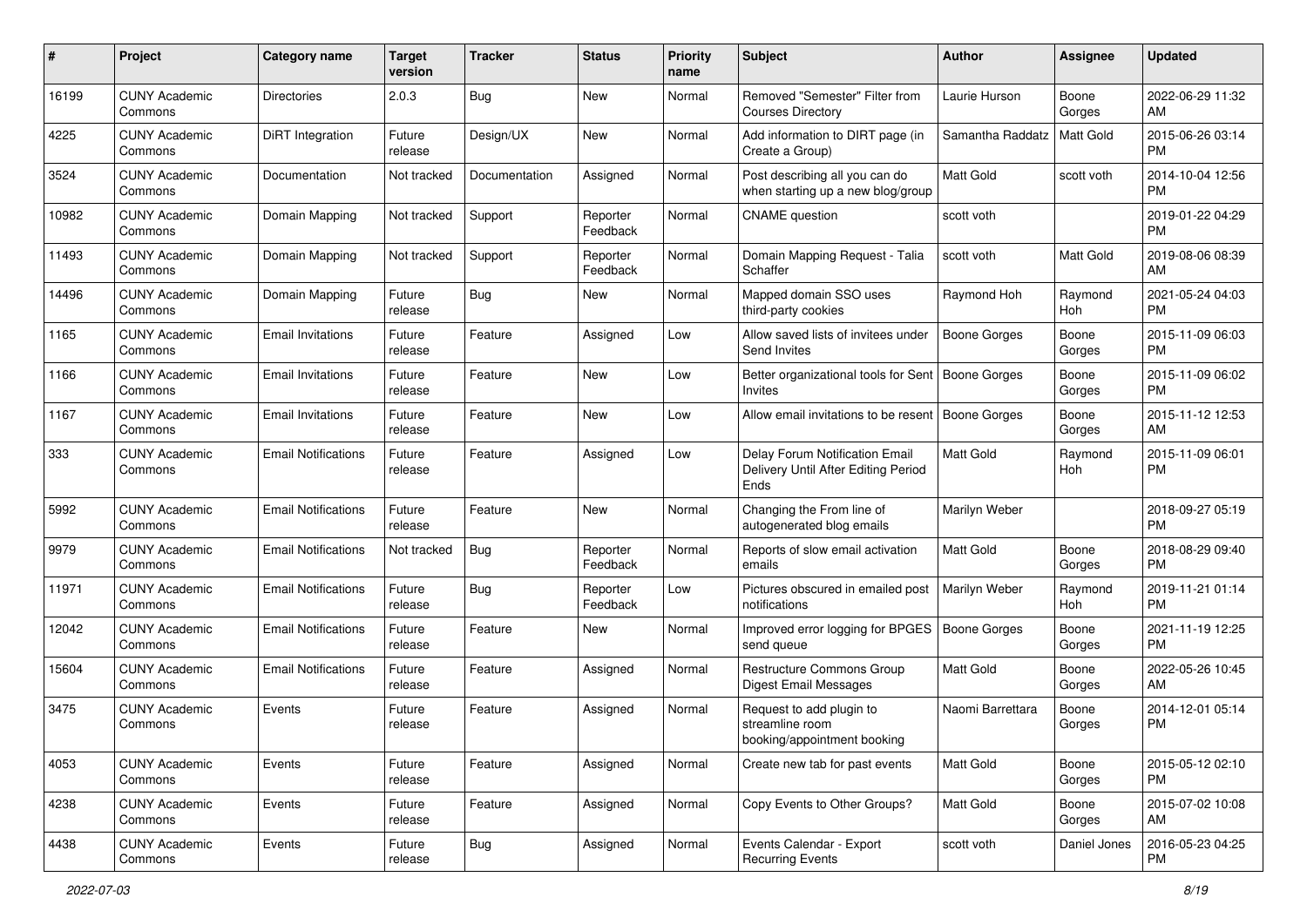| #     | Project                         | <b>Category name</b> | <b>Target</b><br>version | <b>Tracker</b> | <b>Status</b>        | <b>Priority</b><br>name | <b>Subject</b>                                                                      | <b>Author</b>           | <b>Assignee</b>     | <b>Updated</b>                |
|-------|---------------------------------|----------------------|--------------------------|----------------|----------------------|-------------------------|-------------------------------------------------------------------------------------|-------------------------|---------------------|-------------------------------|
| 4481  | <b>CUNY Academic</b><br>Commons | Events               | Future<br>release        | Feature        | <b>New</b>           | Normal                  | Group admins/mods should have<br>the ability to unlink an event from<br>the group   | Boone Gorges            | Boone<br>Gorges     | 2017-04-24 03:53<br><b>PM</b> |
| 4592  | <b>CUNY Academic</b><br>Commons | Events               | Future<br>release        | Design/UX      | New                  | Normal                  | Event Creation - Venue Dropdown<br>Slow                                             | Samantha Raddatz        | Boone<br>Gorges     | 2015-09-14 04:56<br><b>PM</b> |
| 4903  | <b>CUNY Academic</b><br>Commons | Events               | Future<br>release        | Design/UX      | Assigned             | Normal                  | Improving visual appearance of<br>event calendars                                   | <b>Matt Gold</b>        | Boone<br>Gorges     | 2016-10-13 11:51<br>AM        |
| 5016  | <b>CUNY Academic</b><br>Commons | Events               | Future<br>release        | Feature        | Assigned             | Low                     | Allow comments to be posted on<br>events                                            | <b>Matt Gold</b>        | Raymond<br>Hoh      | 2019-03-01 02:23<br><b>PM</b> |
| 5696  | <b>CUNY Academic</b><br>Commons | Events               | Future<br>release        | Feature        | Assigned             | Normal                  | Events Calendar - display options<br>/ calendar aggregation                         | <b>Matt Gold</b>        | Boone<br>Gorges     | 2016-10-13 11:44<br>AM        |
| 6749  | <b>CUNY Academic</b><br>Commons | Events               | Future<br>release        | Bug            | <b>New</b>           | Low                     | BPEO iCal request can trigger<br>very large number of DB queries                    | Boone Gorges            | Raymond<br>Hoh      | 2016-11-15 10:09<br><b>PM</b> |
| 11077 | <b>CUNY Academic</b><br>Commons | Events               | Not tracked              | Feature        | Reporter<br>Feedback | Normal                  | Show event category description<br>in event list view                               | Raffi<br>Khatchadourian |                     | 2019-02-12 10:38<br><b>PM</b> |
| 11531 | <b>CUNY Academic</b><br>Commons | Events               | Future<br>release        | Feature        | New                  | Normal                  | Main Events calendar should<br>include non-public events that<br>user has access to | scott voth              | Boone<br>Gorges     | 2019-06-11 10:00<br>AM        |
| 653   | <b>CUNY Academic</b><br>Commons | Group Blogs          | Future<br>release        | Feature        | Assigned             | Normal                  | Redesign Integration of Groups<br>and Blogs                                         | <b>Matt Gold</b>        | Samantha<br>Raddatz | 2015-11-09 05:40<br><b>PM</b> |
| 3580  | <b>CUNY Academic</b><br>Commons | Group Blogs          | Future<br>release        | Feature        | New                  | Normal                  | Multiple blogs per group                                                            | Boone Gorges            | Boone<br>Gorges     | 2018-02-20 02:02<br><b>PM</b> |
| 5317  | <b>CUNY Academic</b><br>Commons | Group Blogs          | Not tracked              | <b>Bug</b>     | Reporter<br>Feedback | Normal                  | Notifications of New Post Didn't<br>Come                                            | Luke Waltzer            | Samantha<br>Raddatz | 2016-03-21 10:41<br><b>PM</b> |
| 8756  | <b>CUNY Academic</b><br>Commons | <b>Group Blogs</b>   | Future<br>release        | Feature        | Hold                 | Normal                  | Connect multiple blogs to one<br>group?                                             | Matt Gold               | Boone<br>Gorges     | 2017-09-30 10:42<br>AM        |
| 1192  | <b>CUNY Academic</b><br>Commons | <b>Group Files</b>   | Future<br>release        | Feature        | Assigned             | Low                     | When posting group files, allow<br>users to add a category without<br>saving        | <b>Matt Gold</b>        | Raymond<br>Hoh      | 2015-11-09 05:53<br><b>PM</b> |
| 3080  | <b>CUNY Academic</b><br>Commons | <b>Group Files</b>   | Future<br>release        | Feature        | Assigned             | Low                     | Create a system to keep track of<br>file changes                                    | <b>Matt Gold</b>        | Boone<br>Gorges     | 2014-02-26 10:04<br><b>PM</b> |
| 3354  | <b>CUNY Academic</b><br>Commons | <b>Group Files</b>   | Future<br>release        | Feature        | Assigned             | Low                     | Allow Group Download of Multiple<br><b>Selected Files</b>                           | <b>Matt Gold</b>        | Chris Stein         | 2014-08-01 08:50<br>AM        |
| 11834 | <b>CUNY Academic</b><br>Commons | <b>Group Files</b>   | Future<br>release        | Feature        | <b>New</b>           | Normal                  | Improved tools for managing<br>group file folders                                   | Boone Gorges            | Sonja Leix          | 2019-09-06 03:55<br><b>PM</b> |
| 12091 | <b>CUNY Academic</b><br>Commons | <b>Group Files</b>   | Future<br>release        | Feature        | <b>New</b>           | Normal                  | Improved pre-upload file validation<br>for bp-group-documents                       | Boone Gorges            | Boone<br>Gorges     | 2019-11-14 01:21<br><b>PM</b> |
| 585   | <b>CUNY Academic</b><br>Commons | Group Forums         | Future<br>release        | Feature        | Assigned             | Normal                  | <b>Merge Forum Topics</b>                                                           | Sarah Morgano           | Boone<br>Gorges     | 2011-07-06 04:11<br><b>PM</b> |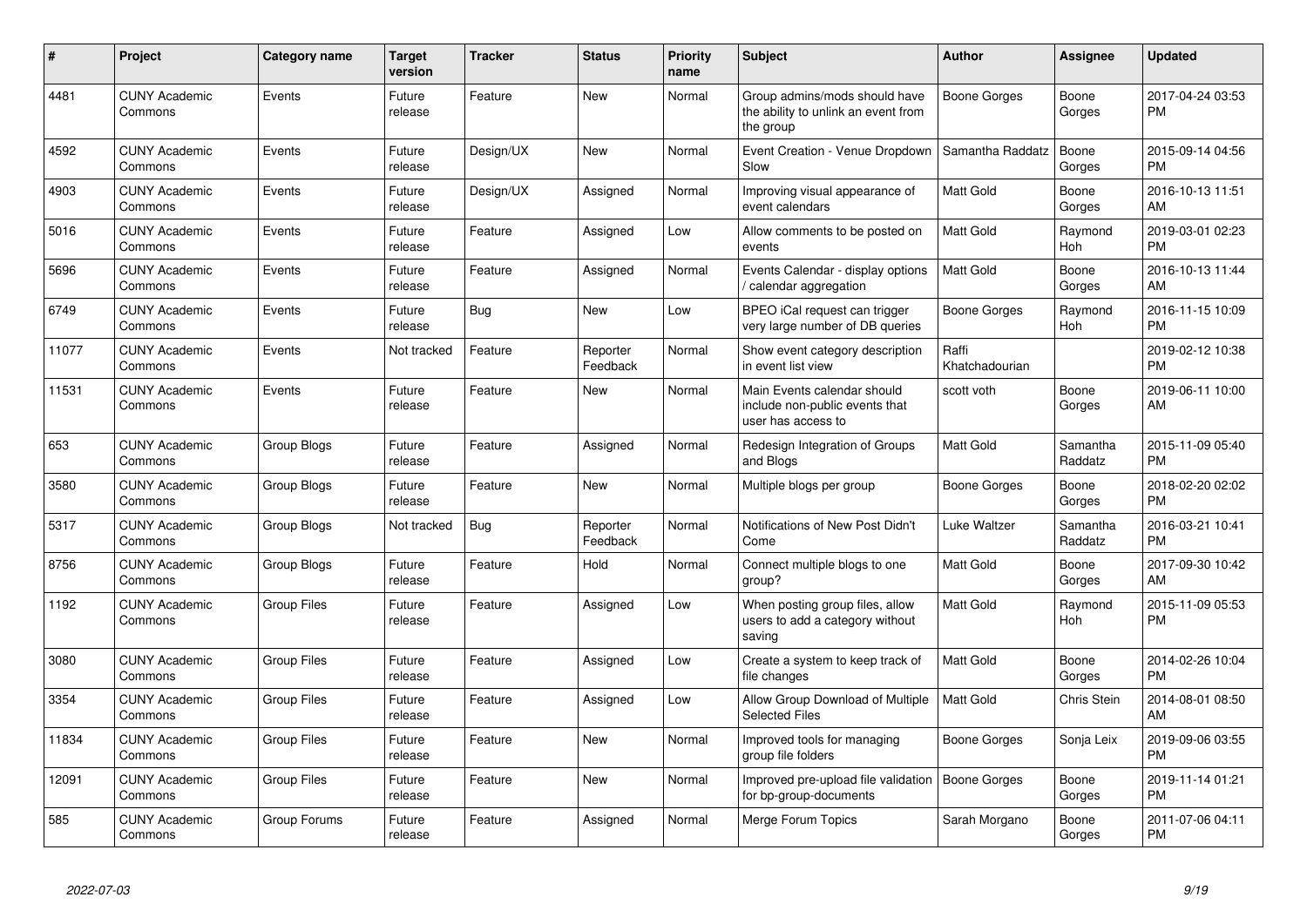| $\#$  | Project                         | <b>Category name</b> | Target<br>version | <b>Tracker</b> | <b>Status</b>        | Priority<br>name | <b>Subject</b>                                            | <b>Author</b>    | <b>Assignee</b>     | <b>Updated</b>                |
|-------|---------------------------------|----------------------|-------------------|----------------|----------------------|------------------|-----------------------------------------------------------|------------------|---------------------|-------------------------------|
| 3059  | <b>CUNY Academic</b><br>Commons | Group Forums         | Future<br>release | Design/UX      | <b>New</b>           | Normal           | Forum Post Permissable Content<br><b>Explanatory Text</b> | Chris Stein      | Chris Stein         | 2015-04-02 11:27<br>AM        |
| 3192  | <b>CUNY Academic</b><br>Commons | Group Forums         | Future<br>release | Feature        | Assigned             | Normal           | Customizable forum views for<br>bbPress 2.x group forums  | Boone Gorges     | Raymond<br>Hoh      | 2015-11-09 12:47<br><b>PM</b> |
| 3193  | <b>CUNY Academic</b><br>Commons | Group Forums         | Future<br>release | Feature        | Assigned             | Normal           | bbPress 2.x dynamic roles and<br><b>RBE</b>               | Boone Gorges     | Boone<br>Gorges     | 2014-09-30 01:30<br><b>PM</b> |
| 4221  | <b>CUNY Academic</b><br>Commons | Group Forums         | Future<br>release | Design/UX      | Assigned             | Normal           | Add 'Number of Posts' display<br>option to Forum page     | Samantha Raddatz | Samantha<br>Raddatz | 2015-06-26 02:21<br><b>PM</b> |
| 5268  | <b>CUNY Academic</b><br>Commons | Group Forums         | Future<br>release | <b>Bug</b>     | Assigned             | Normal           | Long-time to post to multiple<br>groups                   | Luke Waltzer     | Daniel Jones        | 2016-09-07 06:31<br><b>PM</b> |
| 6392  | <b>CUNY Academic</b><br>Commons | Group Forums         | Future<br>release | Design/UX      | Assigned             | Low              | Composition/Preview Panes in<br>Forum Posts               | Luke Waltzer     | Paige Dupont        | 2016-10-21 04:26<br><b>PM</b> |
| 7928  | <b>CUNY Academic</b><br>Commons | Group Forums         | Not tracked       | Bug            | <b>New</b>           | Normal           | Duplicate Forum post                                      | Luke Waltzer     | Raymond<br>Hoh      | 2017-04-11 09:27<br><b>PM</b> |
| 9835  | <b>CUNY Academic</b><br>Commons | Group Forums         | Future<br>release | Bug            | Assigned             | Normal           | add a "like" function?                                    | Marilyn Weber    | <b>Erik Trainer</b> | 2018-06-05 01:49<br><b>PM</b> |
| 10659 | <b>CUNY Academic</b><br>Commons | Group Forums         | Future<br>release | Feature        | Assigned             | Normal           | Post to multiple groups via email                         | <b>Matt Gold</b> | Raymond<br>Hoh      | 2018-11-15 12:54<br>AM        |
| 13199 | <b>CUNY Academic</b><br>Commons | Group Forums         | Future<br>release | Feature        | <b>New</b>           | Normal           | Favoring Groups over bbPress<br>plugin                    | Colin McDonald   | Colin<br>McDonald   | 2021-11-19 12:28<br><b>PM</b> |
| 13328 | <b>CUNY Academic</b><br>Commons | Group Forums         | Not tracked       | Bug            | Reporter<br>Feedback | Normal           | cross-posting in two related<br>groups                    | Marilyn Weber    | Raymond<br>Hoh      | 2020-09-15 10:39<br><b>PM</b> |
| 13358 | <b>CUNY Academic</b><br>Commons | Group Forums         | Future<br>release | Feature        | New                  | Normal           | Improved UI for group forum<br>threading settings         | Boone Gorges     | Raymond<br>Hoh      | 2021-11-19 12:27<br><b>PM</b> |
| 13457 | <b>CUNY Academic</b><br>Commons | Group Forums         | 2.0.3             | Bug            | New                  | High             | Forum post not sending<br>notifications                   | Filipa Calado    | Raymond<br>Hoh      | 2022-06-29 11:32<br>AM        |
| 1456  | <b>CUNY Academic</b><br>Commons | Group Invitations    | Future<br>release | Feature        | Reporter<br>Feedback | Low              | Invite to Group Button from Profile<br>Field              | <b>Matt Gold</b> | Samantha<br>Raddatz | 2015-11-09 05:59<br><b>PM</b> |
| 2610  | <b>CUNY Academic</b><br>Commons | Group Invitations    | Future<br>release | Feature        | Assigned             | Low              | Request: Custom invitation<br>message to group invites    | local admin      | Boone<br>Gorges     | 2015-11-09 06:13<br><b>PM</b> |
| 3308  | <b>CUNY Academic</b><br>Commons | Group Invitations    | Future<br>release | Feature        | Assigned             | Normal           | Allow members to rescind group<br>invitations             | Matt Gold        | Boone<br>Gorges     | 2015-04-01 08:53<br><b>PM</b> |
| 3419  | <b>CUNY Academic</b><br>Commons | Group Invitations    | 1.6.14            | Bug            | Testing<br>Required  | Normal           | Neatening the display of<br>messages on group requests    | Matt Gold        | Boone<br>Gorges     | 2014-09-01 09:29<br><b>PM</b> |
| 13370 | <b>CUNY Academic</b><br>Commons | Group Library        | Future<br>release | Feature        | New                  | Normal           | Library bulk deletion and folder<br>editing               | Colin McDonald   | Boone<br>Gorges     | 2020-10-13 10:41<br>AM        |
| 13650 | CUNY Academic<br>Commons        | Group Library        | Future<br>release | Feature        | <b>New</b>           | Normal           | Forum Attachments in Group<br>Library                     | Laurie Hurson    |                     | 2021-11-19 12:30<br><b>PM</b> |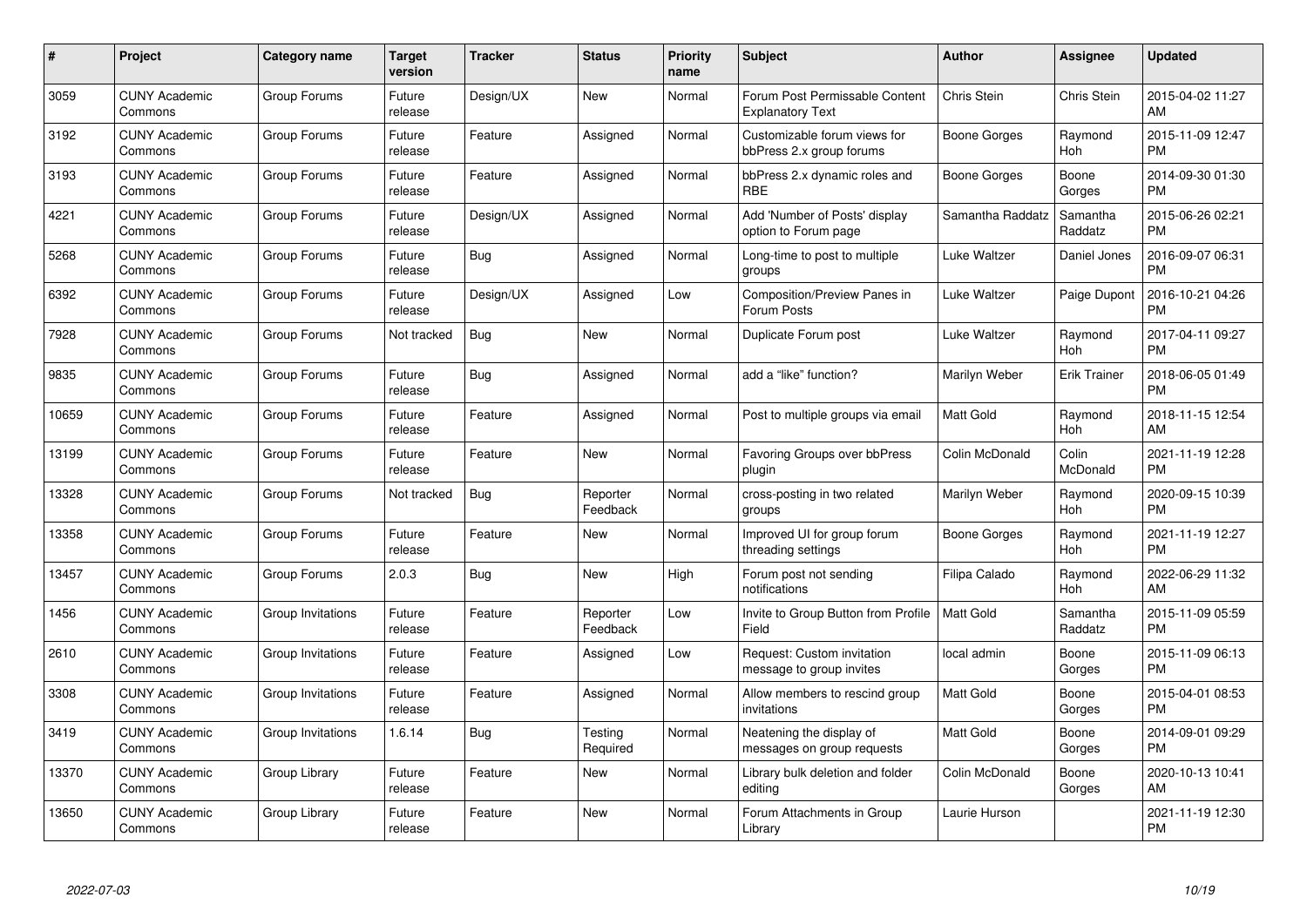| #     | Project                         | <b>Category name</b>           | <b>Target</b><br>version | <b>Tracker</b> | <b>Status</b>        | <b>Priority</b><br>name | <b>Subject</b>                                                                             | <b>Author</b>       | <b>Assignee</b>     | <b>Updated</b>                |
|-------|---------------------------------|--------------------------------|--------------------------|----------------|----------------------|-------------------------|--------------------------------------------------------------------------------------------|---------------------|---------------------|-------------------------------|
| 14309 | <b>CUNY Academic</b><br>Commons | Group Library                  | Future<br>release        | Feature        | New                  | Normal                  | Better handling of<br>bp_group_document file download<br>attempts when file is not present | <b>Boone Gorges</b> | Boone<br>Gorges     | 2021-11-19 12:28<br>PM.       |
| 481   | <b>CUNY Academic</b><br>Commons | Groups (misc)                  | Future<br>release        | Feature        | Assigned             | Normal                  | ability to archive inactive groups<br>and blogs                                            | Michael Mandiberg   | Samantha<br>Raddatz | 2015-11-09 05:56<br>PM.       |
| 1544  | <b>CUNY Academic</b><br>Commons | Groups (misc)                  | Future<br>release        | Feature        | Reporter<br>Feedback | Normal                  | Group Filtering and Sorting                                                                | <b>Matt Gold</b>    | Chris Stein         | 2019-03-01 02:25<br><b>PM</b> |
| 3458  | <b>CUNY Academic</b><br>Commons | Groups (misc)                  | Future<br>release        | Feature        | Assigned             | Normal                  | Filter Members of Group by<br>Campus                                                       | Michael Smith       | Samantha<br>Raddatz | 2014-09-26 08:32<br><b>PM</b> |
| 7115  | <b>CUNY Academic</b><br>Commons | Groups (misc)                  | Future<br>release        | Feature        | Reporter<br>Feedback | Normal                  | make licensing info clear during<br>group creation                                         | <b>Matt Gold</b>    | Raymond<br>Hoh      | 2020-12-08 11:32<br>AM        |
| 9015  | <b>CUNY Academic</b><br>Commons | Groups (misc)                  | Not tracked              | Outreach       | Assigned             | Normal                  | Email group admins the email<br>addresses of their groups                                  | Matt Gold           | Matt Gold           | 2018-01-02 09:54<br>AM        |
| 12446 | <b>CUNY Academic</b><br>Commons | Groups (misc)                  | Future<br>release        | Feature        | Reporter<br>Feedback | Normal                  | Toggle default site to group forum<br>posting                                              | Laurie Hurson       | Laurie Hurson       | 2020-03-10 11:57<br>AM        |
| 11883 | <b>CUNY Academic</b><br>Commons | Help/Codex                     | Not tracked              | Support        | New                  | Normal                  | Need Embedding Help Page<br>Update (Tableau)                                               | Anthony Wheeler     | scott voth          | 2019-09-24 08:49<br>AM        |
| 12392 | <b>CUNY Academic</b><br>Commons | Help/Codex                     | Not tracked              | Documentation  | New                  | Normal                  | <b>Updates to Common Commons</b><br>Questions on Help Page                                 | scott voth          | Margaret<br>Galvan  | 2020-02-11 10:53<br>AM        |
| 1888  | <b>CUNY Academic</b><br>Commons | Home Page                      | Future<br>release        | Feature        | Assigned             | Normal                  | Refactor BP MPO Activity Filter to<br>support proper pagination                            | Sarah Morgano       | Boone<br>Gorges     | 2014-05-01 07:11<br>PM.       |
| 1983  | <b>CUNY Academic</b><br>Commons | Home Page                      | Future<br>release        | Feature        | Assigned             | Low                     | Media Library integration with<br>Featured Content plugin                                  | Boone Gorges        | Dominic<br>Giglio   | 2014-03-17 10:34<br>AM        |
| 4980  | <b>CUNY Academic</b><br>Commons | Home Page                      | Future<br>release        | Feature        | Assigned             | Normal                  | CAC Featured Content -- Adding<br>Randomization                                            | <b>Matt Gold</b>    | Boone<br>Gorges     | 2016-12-12 03:01<br>PM.       |
| 6995  | <b>CUNY Academic</b><br>Commons | Home Page                      | Not tracked              | Bug            | Assigned             | Normal                  | member filter on homepage not<br>workina                                                   | <b>Matt Gold</b>    | Raymond<br>Hoh      | 2016-12-11 09:46<br><b>PM</b> |
| 10580 | <b>CUNY Academic</b><br>Commons | Information<br>Architecture    | Future<br>release        | Design/UX      | New                  | Normal                  | Primary nav item review                                                                    | Boone Gorges        | Sara Cannon         | 2022-06-28 01:29<br><b>PM</b> |
| 3230  | <b>CUNY Academic</b><br>Commons | Internal Tools and<br>Workflow | Not tracked              | Feature        | Assigned             | High                    | Scripts for quicker<br>provisioning/updating of<br>development environments                | Boone Gorges        | Boone<br>Gorges     | 2016-01-26 04:54<br><b>PM</b> |
| 13891 | <b>CUNY Academic</b><br>Commons | Internal Tools and<br>Workflow | 2.1.0                    | Feature        | New                  | Normal                  | Migrate automated linting to<br>GitHub Actions                                             | Boone Gorges        | Jeremy Felt         | 2022-06-29 11:13<br>AM        |
| 15194 | <b>CUNY Academic</b><br>Commons | Internal Tools and<br>Workflow | 2.1.0                    | Feature        | New                  | Normal                  | PHPCS sniff for un-restored<br>switch_to_blog() calls                                      | Boone Gorges        | Jeremy Felt         | 2022-05-26 10:45<br>AM        |
| 5234  | <b>CUNY Academic</b><br>Commons | Membership                     | Future<br>release        | Feature        | Assigned             | Normal                  | Write Unconfirmed patch for WP                                                             | Boone Gorges        | Boone<br>Gorges     | 2016-10-24 11:18<br>AM        |
| 12382 | <b>CUNY Academic</b><br>Commons | Membership                     | Not tracked              | Support        | New                  | Normal                  | Email request change                                                                       | Marilyn Weber       | Marilyn<br>Weber    | 2020-02-06 12:56<br><b>PM</b> |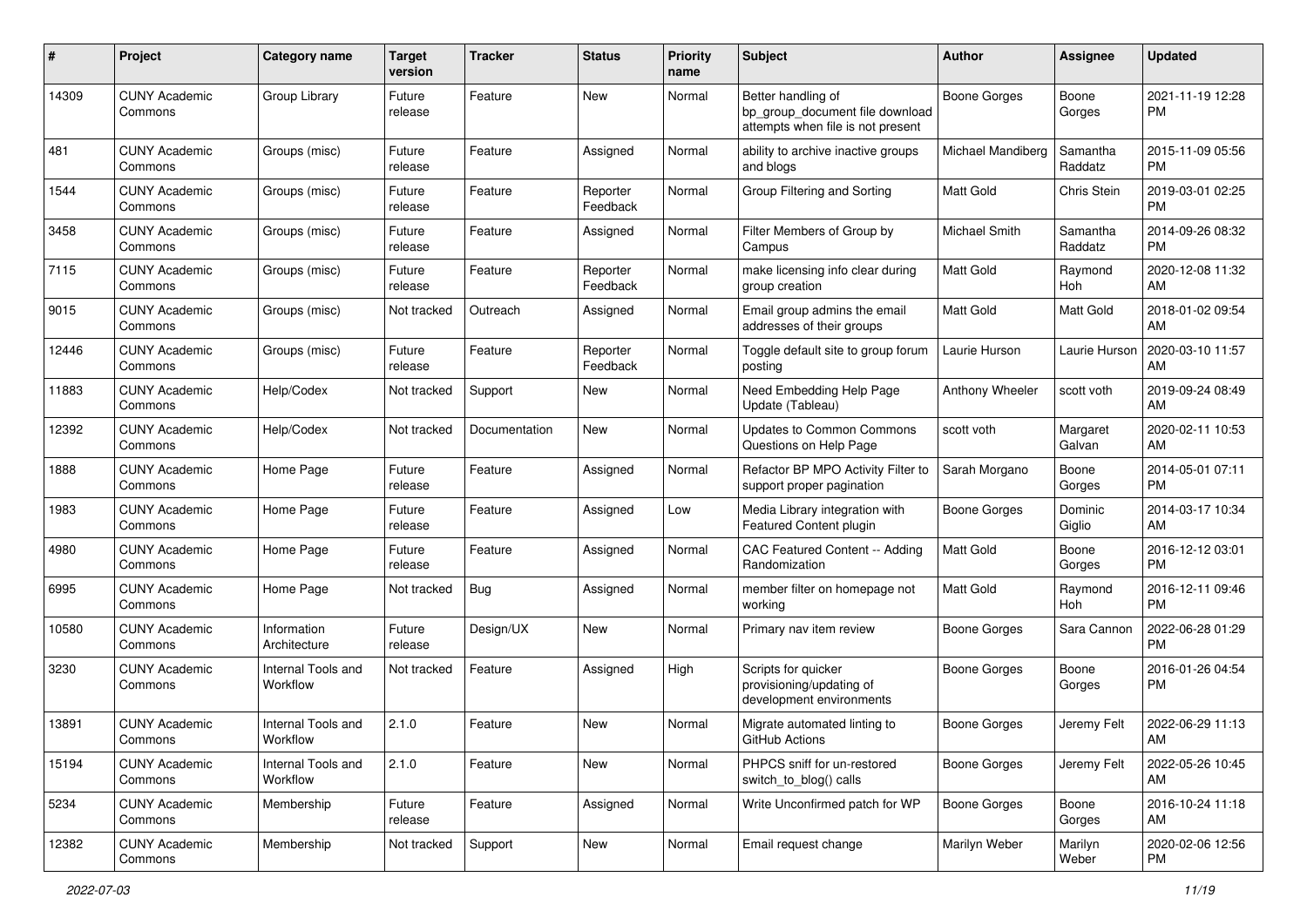| #     | Project                         | <b>Category name</b>    | <b>Target</b><br>version | <b>Tracker</b> | <b>Status</b>        | Priority<br>name | <b>Subject</b>                                                                             | <b>Author</b>           | <b>Assignee</b> | <b>Updated</b>                |
|-------|---------------------------------|-------------------------|--------------------------|----------------|----------------------|------------------|--------------------------------------------------------------------------------------------|-------------------------|-----------------|-------------------------------|
| 3330  | <b>CUNY Academic</b><br>Commons | My Commons              | Future<br>release        | Feature        | Assigned             | Normal           | 'Commons Information" tool                                                                 | <b>Boone Gorges</b>     | Chris Stein     | 2014-09-22 08:46<br>PM.       |
| 3517  | <b>CUNY Academic</b><br>Commons | My Commons              | Future<br>release        | Feature        | Assigned             | Normal           | Mute/Unmute My Commons<br>updates                                                          | <b>Matt Gold</b>        | Raymond<br>Hoh  | 2015-11-09 01:19<br><b>PM</b> |
| 3536  | <b>CUNY Academic</b><br>Commons | My Commons              | Future<br>release        | Feature        | Assigned             | Normal           | Infinite Scroll on My Commons<br>page                                                      | Matt Gold               | Raymond<br>Hoh  | 2015-04-13 04:42<br><b>PM</b> |
| 3565  | <b>CUNY Academic</b><br>Commons | My Commons              | Not tracked              | Documentation  | New                  | Normal           | Load Newest inconsistencies                                                                | Chris Stein             | scott voth      | 2015-11-09 01:16<br><b>PM</b> |
| 3577  | <b>CUNY Academic</b><br>Commons | My Commons              | Future<br>release        | Design/UX      | Assigned             | Normal           | Replies to items in My Commons                                                             | <b>Matt Gold</b>        | Raymond<br>Hoh  | 2015-04-09 05:19<br><b>PM</b> |
| 4535  | <b>CUNY Academic</b><br>Commons | My Commons              | Future<br>release        | Bug            | New                  | Low              | My Commons filter issue                                                                    | scott voth              | Raymond<br>Hoh  | 2015-09-01 11:17<br>AM        |
| 8440  | <b>CUNY Academic</b><br>Commons | Onboarding              | Not tracked              | Bug            | New                  | Normal           | Create Test Email Accounts for<br><b>Onboarding Project</b>                                | Stephen Real            | Stephen Real    | 2017-08-01 09:49<br><b>PM</b> |
| 9028  | <b>CUNY Academic</b><br>Commons | Onboarding              | Future<br>release        | Feature        | Assigned             | Normal           | suggest groups to new members<br>during the registration process                           | <b>Matt Gold</b>        | Chris Stein     | 2018-10-24 12:34<br><b>PM</b> |
| 9895  | <b>CUNY Academic</b><br>Commons | Onboarding              | Future<br>release        | Feature        | Assigned             | Normal           | Add "Accept Invitation"<br>link/button/function to Group<br>and/or Site invitation emails? | Luke Waltzer            | Boone<br>Gorges | 2018-06-07 12:42<br><b>PM</b> |
| 5955  | <b>CUNY Academic</b><br>Commons | Outreach                | Future<br>release        | Feature        | Assigned             | Normal           | Create auto-newsletter for<br>commons members                                              | Matt Gold               | Luke Waltzer    | 2016-08-30 10:34<br>AM        |
| 10794 | <b>CUNY Academic</b><br>Commons | Performance             | Not tracked              | Bug            | New                  | Normal           | Memcached connection<br>occasionally breaks                                                | Boone Gorges            | Boone<br>Gorges | 2018-12-06 03:30<br>PM.       |
| 14908 | <b>CUNY Academic</b><br>Commons | Performance             |                          | Bug            | New                  | Normal           | Stale object cache on cdev                                                                 | Raymond Hoh             | Boone<br>Gorges | 2021-12-07 09:45<br>AM        |
| 15242 | <b>CUNY Academic</b><br>Commons | Performance             | Not tracked              | Bug            | Reporter<br>Feedback | Normal           | Slugist site                                                                               | Raffi<br>Khatchadourian | Boone<br>Gorges | 2022-02-07 11:14<br>AM        |
| 14787 | <b>CUNY Academic</b><br>Commons | <b>Plugin Packages</b>  | Future<br>release        | Feature        | New                  | Normal           | Creating a "Design" plugin<br>package                                                      | Laurie Hurson           | scott voth      | 2022-04-27 04:56<br><b>PM</b> |
| 2013  | <b>CUNY Academic</b><br>Commons | <b>Public Portfolio</b> | Future<br>release        | Feature        | Assigned             | Low              | Have Profile Privacy Options show<br>up only for filled-in fields                          | Matt Gold               | Boone<br>Gorges | 2015-11-09 06:09<br><b>PM</b> |
| 2753  | <b>CUNY Academic</b><br>Commons | <b>Public Portfolio</b> | Future<br>release        | Feature        | New                  | Normal           | Create actual actual tagification in<br>academic interests and other<br>fields             | Micki Kaufman           | Boone<br>Gorges | 2015-01-05 08:52<br><b>PM</b> |
| 2832  | <b>CUNY Academic</b><br>Commons | <b>Public Portfolio</b> | Future<br>release        | Feature        | Assigned             | Normal           | Improve interface for (not)<br>auto-linking profile fields                                 | Boone Gorges            | Chris Stein     | 2015-01-05 08:52<br><b>PM</b> |
| 2881  | <b>CUNY Academic</b><br>Commons | Public Portfolio        | Future<br>release        | Feature        | Assigned             | Normal           | Redesign the UX for Profiles                                                               | Chris Stein             | Chris Stein     | 2016-10-13 12:45<br><b>PM</b> |
| 3042  | <b>CUNY Academic</b><br>Commons | Public Portfolio        | Future<br>release        | Feature        | Assigned             | Normal           | Browsing member interests                                                                  | Matt Gold               | Boone<br>Gorges | 2015-03-21 09:04<br><b>PM</b> |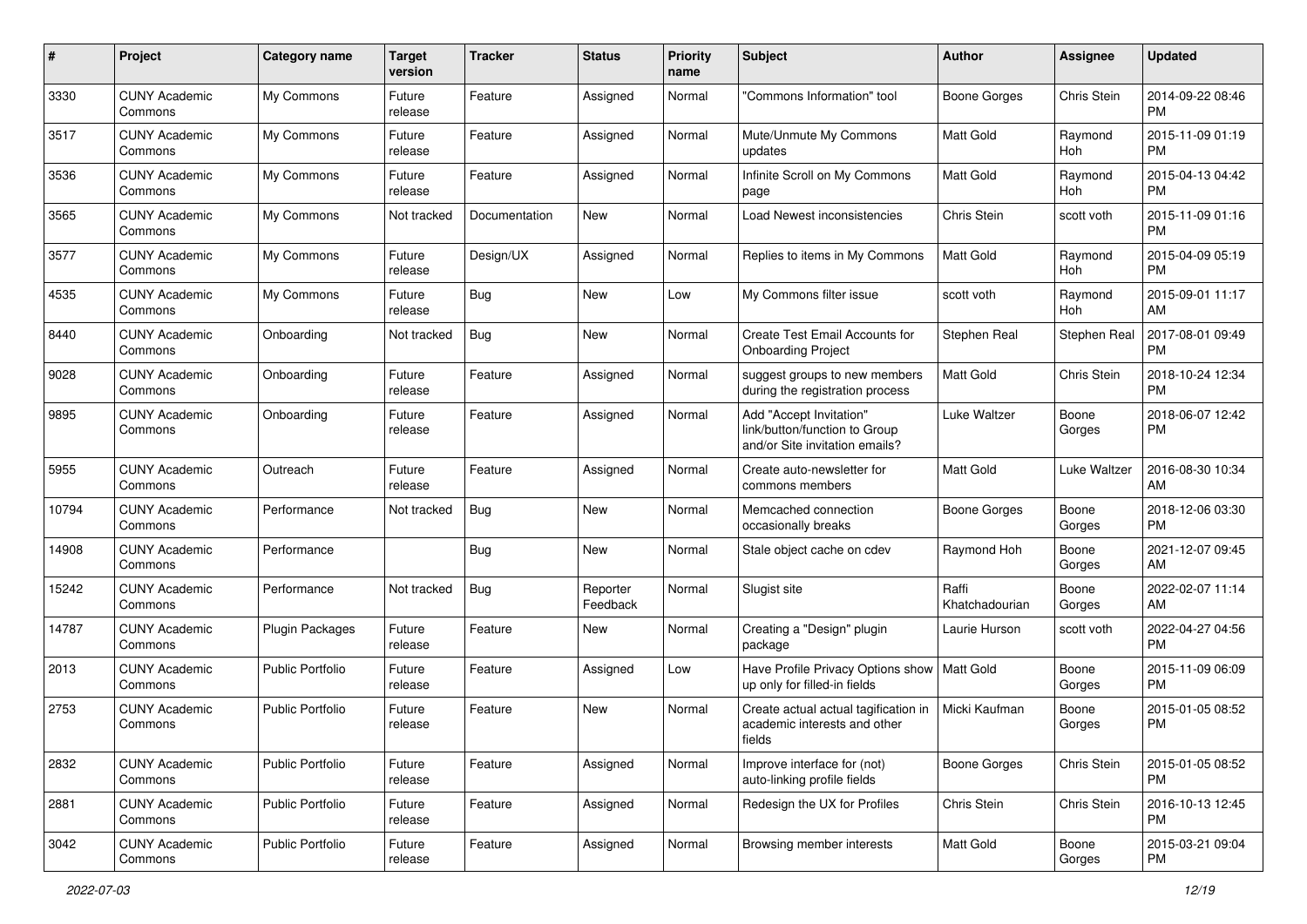| #     | <b>Project</b>                  | Category name           | <b>Target</b><br>version | <b>Tracker</b> | <b>Status</b>        | Priority<br>name | <b>Subject</b>                                                        | <b>Author</b>       | Assignee            | <b>Updated</b>                |
|-------|---------------------------------|-------------------------|--------------------------|----------------|----------------------|------------------|-----------------------------------------------------------------------|---------------------|---------------------|-------------------------------|
| 3048  | <b>CUNY Academic</b><br>Commons | <b>Public Portfolio</b> | Future<br>release        | Feature        | New                  | Low              | Images for rich text profile fields                                   | Boone Gorges        | Boone<br>Gorges     | 2014-02-19 12:56<br><b>PM</b> |
| 3220  | <b>CUNY Academic</b><br>Commons | <b>Public Portfolio</b> | Future<br>release        | Feature        | Assigned             | Normal           | Add indent/outdent option to<br>Formatting Buttons on Profile<br>Page | <b>Matt Gold</b>    | Boone<br>Gorges     | 2014-05-21 10:39<br><b>PM</b> |
| 3768  | <b>CUNY Academic</b><br>Commons | <b>Public Portfolio</b> | Future<br>release        | Feature        | Assigned             | Normal           | Institutions/Past positions on<br>public portfolios                   | <b>Matt Gold</b>    | Boone<br>Gorges     | 2018-04-23 10:44<br>AM        |
| 3770  | <b>CUNY Academic</b><br>Commons | <b>Public Portfolio</b> | Future<br>release        | Feature        | Assigned             | Normal           | Improve Layout/Formatting of<br>Positions Area on Public Portfolios   | <b>Matt Gold</b>    | Chris Stein         | 2015-04-01 09:17<br><b>PM</b> |
| 4253  | <b>CUNY Academic</b><br>Commons | <b>Public Portfolio</b> | Future<br>release        | Design/UX      | New                  | Normal           | Encourage users to add portfolio<br>content                           | Samantha Raddatz    | Samantha<br>Raddatz | 2015-07-07 11:32<br>AM        |
| 4404  | <b>CUNY Academic</b><br>Commons | Public Portfolio        | Future<br>release        | Design/UX      | Assigned             | Normal           | Change color of permissions info<br>on portfolio editing interface    | <b>Matt Gold</b>    | Samantha<br>Raddatz | 2015-08-11 05:28<br><b>PM</b> |
| 4622  | <b>CUNY Academic</b><br>Commons | <b>Public Portfolio</b> | Future<br>release        | Design/UX      | <b>New</b>           | Normal           | <b>Profile Visibility Settings</b>                                    | Samantha Raddatz    | Samantha<br>Raddatz | 2015-09-21 12:18<br><b>PM</b> |
| 5827  | <b>CUNY Academic</b><br>Commons | <b>Public Portfolio</b> | Future<br>release        | Bug            | Assigned             | Normal           | Academic Interests square bracket<br>links not working                | scott voth          | Chris Stein         | 2016-08-11 11:59<br><b>PM</b> |
| 10354 | <b>CUNY Academic</b><br>Commons | <b>Public Portfolio</b> | Future<br>release        | Feature        | New                  | Normal           | Opt out of Having a Profile Page                                      | scott voth          | Chris Stein         | 2020-05-12 10:43<br>AM        |
| 11496 | <b>CUNY Academic</b><br>Commons | <b>Public Portfolio</b> | 1.15.2                   | Support        | New                  | Normal           | Replace Twitter Icon on Member<br>Portfolio page                      | scott voth          | Boone<br>Gorges     | 2019-06-06 01:03<br><b>PM</b> |
| 14184 | <b>CUNY Academic</b><br>Commons | <b>Public Portfolio</b> | Future<br>release        | Feature        | New                  | Normal           | Centralized mechanism for storing<br>Campus affiliations              | <b>Boone Gorges</b> | Boone<br>Gorges     | 2022-01-04 11:35<br>AM        |
| 3506  | <b>CUNY Academic</b><br>Commons | Publicity               | 1.7                      | Publicity      | New                  | Normal           | Prepare 1.7 email messaging                                           | Micki Kaufman       | Micki<br>Kaufman    | 2014-10-01 12:36<br><b>PM</b> |
| 3509  | <b>CUNY Academic</b><br>Commons | Publicity               | 1.7                      | Publicity      | <b>New</b>           | Normal           | Create 1.7 digital signage imagery                                    | Micki Kaufman       | Marilyn<br>Weber    | 2014-10-01 12:40<br><b>PM</b> |
| 3510  | <b>CUNY Academic</b><br>Commons | Publicity               | 1.7                      | Publicity      | Assigned             | Normal           | Post on the News Blog re: 'My<br>Commons'                             | Micki Kaufman       | Sarah<br>Morgano    | 2014-10-15 11:18<br>AM        |
| 3511  | <b>CUNY Academic</b><br>Commons | Publicity               | 1.7                      | Publicity      | Assigned             | Normal           | Social media for 1.7                                                  | Micki Kaufman       | Sarah<br>Morgano    | 2014-10-14 03:32<br><b>PM</b> |
| 6014  | <b>CUNY Academic</b><br>Commons | Publicity               | Future<br>release        | Publicity      | Reporter<br>Feedback | Normal           | Google search listing                                                 | <b>Matt Gold</b>    | Boone<br>Gorges     | 2016-09-21 03:48<br><b>PM</b> |
| 6115  | <b>CUNY Academic</b><br>Commons | Publicity               | Not tracked              | Feature        | Assigned             | Normal           | create digital signage for GC                                         | <b>Matt Gold</b>    | scott voth          | 2016-10-11 10:09<br><b>PM</b> |
| 9643  | <b>CUNY Academic</b><br>Commons | Publicity               | Not tracked              | Feature        | <b>New</b>           | Normal           | Create a page on the Commons<br>for logos etc.                        | Stephen Real        | Stephen Real        | 2018-04-24 10:53<br>AM        |
| 12247 | <b>CUNY Academic</b><br>Commons | Publicity               | Not tracked              | Support        | <b>New</b>           | Normal           | <b>Screenshot of First Commons</b><br>Homepage                        | scott voth          | scott voth          | 2020-01-14 12:08<br><b>PM</b> |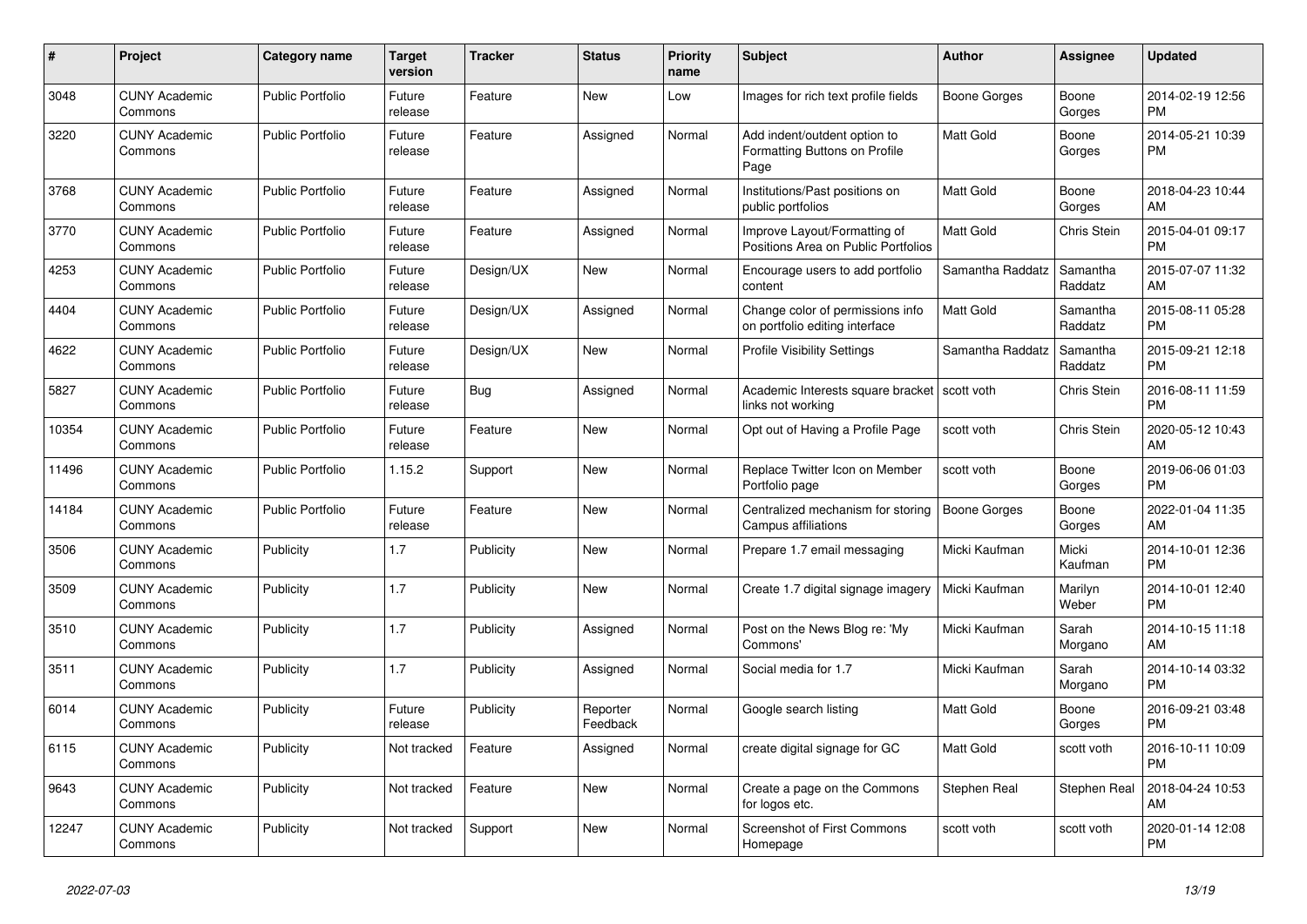| $\#$  | Project                         | <b>Category name</b>     | <b>Target</b><br>version | <b>Tracker</b> | <b>Status</b>        | Priority<br>name | <b>Subject</b>                                                           | <b>Author</b>    | <b>Assignee</b>     | <b>Updated</b>                |
|-------|---------------------------------|--------------------------|--------------------------|----------------|----------------------|------------------|--------------------------------------------------------------------------|------------------|---------------------|-------------------------------|
| 11945 | <b>CUNY Academic</b><br>Commons | Reckoning                | Future<br>release        | Feature        | Reporter<br>Feedback | Normal           | Add Comments bubble to<br>Reckoning views                                | Boone Gorges     | Boone<br>Gorges     | 2019-11-12 05:14<br><b>PM</b> |
| 940   | <b>CUNY Academic</b><br>Commons | Redmine                  | Future<br>release        | Feature        | Assigned             | Low              | Communication with users after<br>releases                               | <b>Matt Gold</b> | Dominic<br>Giglio   | 2012-09-09 04:36<br><b>PM</b> |
| 3615  | <b>CUNY Academic</b><br>Commons | Redmine                  | Not tracked              | Feature        | <b>New</b>           | Low              | Create Redmine issues via email                                          | Dominic Giglio   | Boone<br>Gorges     | 2017-11-16 11:36<br>AM        |
| 308   | <b>CUNY Academic</b><br>Commons | Registration             | Future<br>release        | Feature        | <b>New</b>           | Normal           | Group recommendations for<br>signup process                              | Boone Gorges     | Samantha<br>Raddatz | 2015-11-09 05:07<br><b>PM</b> |
| 370   | <b>CUNY Academic</b><br>Commons | Registration             | Future<br>release        | Feature        | Assigned             | High             | <b>Guest Accounts</b>                                                    | Matt Gold        | Matt Gold           | 2015-04-09 09:33<br><b>PM</b> |
| 5225  | <b>CUNY Academic</b><br>Commons | Registration             | Future<br>release        | Feature        | Assigned             | Normal           | On-boarding Issues                                                       | Luke Waltzer     | Samantha<br>Raddatz | 2016-02-12 02:58<br><b>PM</b> |
| 10273 | <b>CUNY Academic</b><br>Commons | Registration             | Not tracked              | Support        | Reporter<br>Feedback | Normal           | users combining CF and campus<br>address                                 | Marilyn Weber    |                     | 2019-09-18 10:58<br>AM        |
| 11860 | <b>CUNY Academic</b><br>Commons | Registration             | Future<br>release        | Feature        | New                  | Normal           | <b>Ensure Students Are Aware They</b><br>Can Use Aliases At Registration | scott voth       |                     | 2019-09-24 08:46<br>AM        |
| 3369  | <b>CUNY Academic</b><br>Commons | Reply By Email           | Not tracked              | Outreach       | Hold                 | Normal           | Release reply by email to WP<br>plugin directory                         | <b>Matt Gold</b> | Raymond<br>Hoh      | 2016-03-01 12:46<br><b>PM</b> |
| 6671  | <b>CUNY Academic</b><br>Commons | Reply By Email           | Not tracked              | Bug            | Assigned             | Normal           | "Post too often" RBE error<br>message                                    | <b>Matt Gold</b> | Raymond<br>Hoh      | 2016-11-11 09:55<br>AM        |
| 8976  | <b>CUNY Academic</b><br>Commons | Reply By Email           | Not tracked              | Feature        | Assigned             | Normal           | Package RBE new topics posting?                                          | <b>Matt Gold</b> | Raymond<br>Hoh      | 2017-12-04 02:34<br><b>PM</b> |
| 8991  | <b>CUNY Academic</b><br>Commons | Reply By Email           | Not tracked              | <b>Bug</b>     | Hold                 | Normal           | RBE duplicate email message<br>issue                                     | Matt Gold        | Raymond<br>Hoh      | 2018-02-18 08:53<br><b>PM</b> |
| 13430 | <b>CUNY Academic</b><br>Commons | Reply By Email           | Not tracked              | <b>Bug</b>     | New                  | Normal           | Delay in RBE                                                             | Luke Waltzer     | Raymond<br>Hoh      | 2020-10-13 11:16<br>AM        |
| 16177 | <b>CUNY Academic</b><br>Commons | Reply By Email           |                          | Bug            | New                  | Normal           | Switch to Inbound mode for RBE                                           | Raymond Hoh      | Raymond<br>Hoh      | 2022-05-30 04:32<br><b>PM</b> |
| 3002  | <b>CUNY Academic</b><br>Commons | Search                   | Future<br>release        | Feature        | Assigned             | Normal           | Overhaul CAC search by using<br>external search appliance                | Boone Gorges     | Boone<br>Gorges     | 2020-07-15 03:05<br><b>PM</b> |
| 3662  | <b>CUNY Academic</b><br>Commons | <b>SEO</b>               | Future<br>release        | Feature        | Assigned             | Normal           | Duplicate Content/SEO/Google<br>issues                                   | Matt Gold        | Raymond<br>Hoh      | 2015-04-13 04:37<br><b>PM</b> |
| 9729  | <b>CUNY Academic</b><br>Commons | <b>SEO</b>               | Not tracked              | Support        | New                  | Normal           | 503 Errors showing on<br>newlaborforum.cuny.edu                          | Diane Krauthamer | Raymond<br>Hoh      | 2018-05-22 04:48<br><b>PM</b> |
| 13048 | <b>CUNY Academic</b><br>Commons | Shortcodes and<br>embeds | Future<br>release        | Feature        | New                  | Normal           | Jupyter Notebooks support                                                | Boone Gorges     |                     | 2020-07-14 11:46<br>AM        |
| 13331 | <b>CUNY Academic</b><br>Commons | Site cloning             | Future<br>release        | <b>Bug</b>     | <b>New</b>           | Normal           | Combine Site Template and Clone<br>operations                            | Boone Gorges     | Jeremy Felt         | 2021-11-19 12:39<br><b>PM</b> |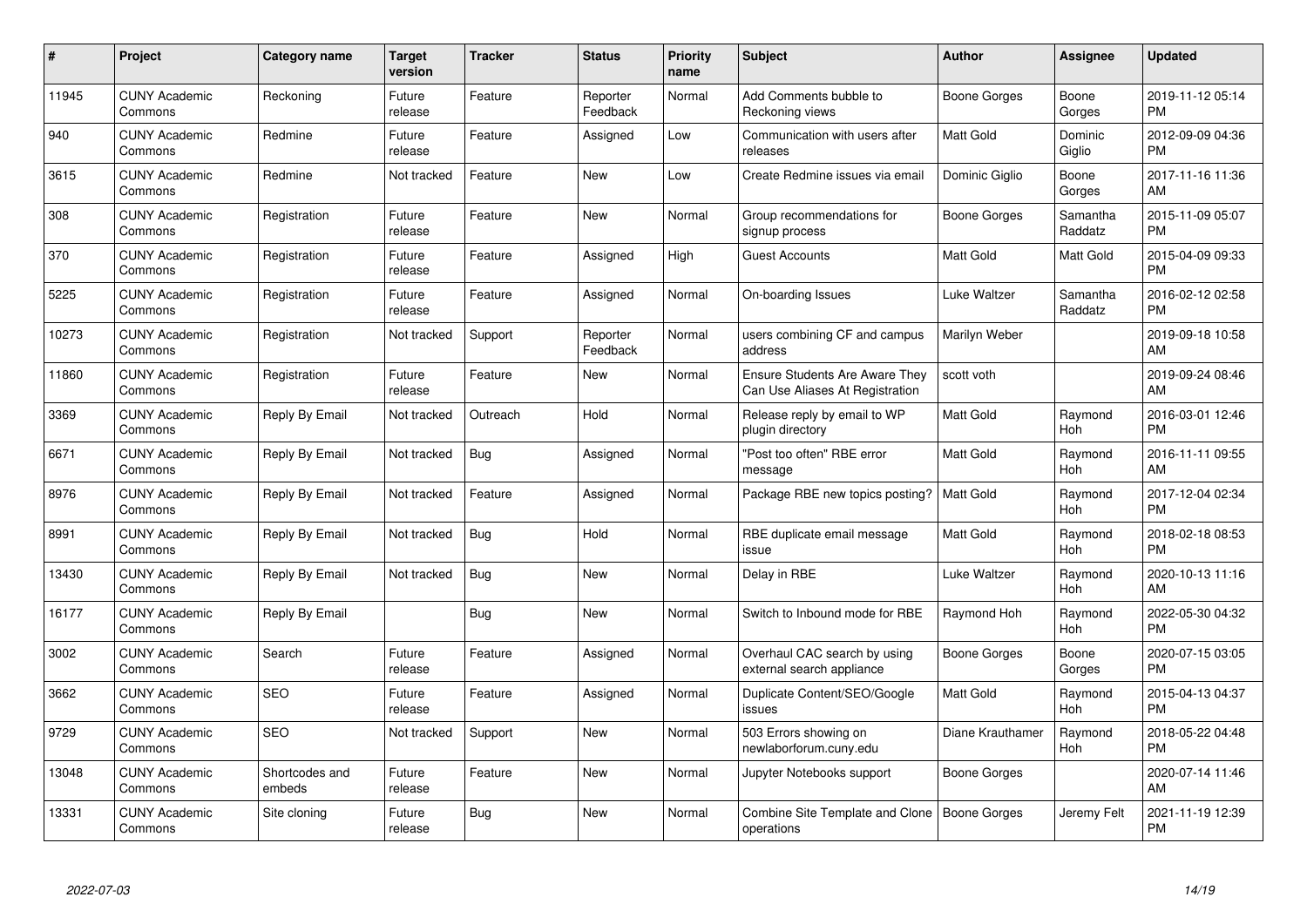| #     | Project                         | <b>Category name</b>    | <b>Target</b><br>version | <b>Tracker</b> | <b>Status</b>        | <b>Priority</b><br>name | Subject                                                                                                                                               | Author                  | <b>Assignee</b>     | <b>Updated</b>                |
|-------|---------------------------------|-------------------------|--------------------------|----------------|----------------------|-------------------------|-------------------------------------------------------------------------------------------------------------------------------------------------------|-------------------------|---------------------|-------------------------------|
| 5050  | <b>CUNY Academic</b><br>Commons | Social Paper            | Future<br>release        | Feature        | <b>New</b>           | Low                     | Making comments visible in SP<br>editing mode (SP suggestion #1)                                                                                      | Marilyn Weber           | Samantha<br>Raddatz | 2019-09-17 11:10<br><b>PM</b> |
| 5052  | <b>CUNY Academic</b><br>Commons | Social Paper            | Future<br>release        | Feature        | New                  | Low                     | Sentence by sentence or line by<br>line comments (SP suggestion #3)                                                                                   | Marilyn Weber           | Boone<br>Gorges     | 2016-02-11 10:24<br><b>PM</b> |
| 5053  | <b>CUNY Academic</b><br>Commons | Social Paper            | Future<br>release        | Feature        | <b>New</b>           | Low                     | Scrollable menu to add readers<br>(SP suggestion #4)                                                                                                  | Marilyn Weber           | Samantha<br>Raddatz | 2016-04-21 05:21<br><b>PM</b> |
| 5058  | <b>CUNY Academic</b><br>Commons | Social Paper            | Future<br>release        | Feature        | <b>New</b>           | Low                     | Can there be a clearer signal that<br>even when comments have<br>already been made you add<br>comments by clicking on the side?<br>(SP suggestion #5) | Marilyn Weber           | Samantha<br>Raddatz | 2016-02-11 10:24<br><b>PM</b> |
| 5182  | <b>CUNY Academic</b><br>Commons | Social Paper            | Future<br>release        | Design/UX      | New                  | Normal                  | "Publishing" a private paper on<br>social paper?                                                                                                      | Raffi<br>Khatchadourian | Boone<br>Gorges     | 2016-10-13 04:12<br><b>PM</b> |
| 5183  | <b>CUNY Academic</b><br>Commons | Social Paper            | Future<br>release        | Design/UX      | New                  | Normal                  | Creating a new paper when<br>viewing an existing paper                                                                                                | Raffi<br>Khatchadourian | Samantha<br>Raddatz | 2016-02-02 12:09<br><b>PM</b> |
| 5199  | <b>CUNY Academic</b><br>Commons | Social Paper            | Future<br>release        | Feature        | New                  | Normal                  | add tables to the SP editor                                                                                                                           | Marilyn Weber           |                     | 2016-10-24 11:27<br>AM        |
| 5205  | <b>CUNY Academic</b><br>Commons | Social Paper            | Future<br>release        | Feature        | <b>New</b>           | Normal                  | Social Paper folders                                                                                                                                  | Marilyn Weber           |                     | 2016-02-11 10:24<br><b>PM</b> |
| 5282  | <b>CUNY Academic</b><br>Commons | Social Paper            | Future<br>release        | Bug            | New                  | Normal                  | Replying via email directs to paper<br>but not individual comment.                                                                                    | Marilyn Weber           | Raymond<br>Hoh      | 2016-03-02 01:48<br><b>PM</b> |
| 5397  | <b>CUNY Academic</b><br>Commons | Social Paper            | Future<br>release        | Feature        | <b>New</b>           | Normal                  | frustrating to have to<br>enable/disable in SP                                                                                                        | Marilyn Weber           | Samantha<br>Raddatz | 2016-04-20 03:39<br><b>PM</b> |
| 5488  | <b>CUNY Academic</b><br>Commons | Social Paper            | Future<br>release        | Bug            | <b>New</b>           | Normal                  | Add a "last edited by" field to<br>Social Paper group directories                                                                                     | <b>Boone Gorges</b>     |                     | 2016-04-21 10:05<br><b>PM</b> |
| 5489  | <b>CUNY Academic</b><br>Commons | Social Paper            | Future<br>release        | Feature        | <b>New</b>           | Normal                  | Asc/desc sorting for Social Paper<br>directories                                                                                                      | Boone Gorges            |                     | 2016-04-21 10:06<br><b>PM</b> |
| 7663  | <b>CUNY Academic</b><br>Commons | Social Paper            | Future<br>release        | <b>Bug</b>     | New                  | Normal                  | Social Paper notifications not<br>formatted correctly on secondary<br>sites                                                                           | Boone Gorges            | Boone<br>Gorges     | 2018-04-16 03:52<br><b>PM</b> |
| 7981  | <b>CUNY Academic</b><br>Commons | Social Paper            | Future<br>release        | Bug            | New                  | Normal                  | Social Paper comments should<br>not go to spam                                                                                                        | Luke Waltzer            | Boone<br>Gorges     | 2018-04-16 03:52<br><b>PM</b> |
| 8898  | <b>CUNY Academic</b><br>Commons | Social Paper            | Not tracked              | Feature        | Assigned             | Normal                  | Usage data on docs and social<br>paper                                                                                                                | <b>Matt Gold</b>        | Matt Gold           | 2017-11-16 11:32<br>AM        |
| 13975 | <b>CUNY Academic</b><br>Commons | Social Paper            | Not tracked              | Support        | Reporter<br>Feedback | Normal                  | can't approve comments on Social   Marilyn Weber<br>Paper paper                                                                                       |                         |                     | 2021-02-12 09:33<br>AM        |
| 6426  | <b>CUNY Academic</b><br>Commons | Spam/Spam<br>Prevention | Future<br>release        | Feature        | Assigned             | Normal                  | Force captcha on all comments?                                                                                                                        | Matt Gold               | <b>Tahir Butt</b>   | 2016-10-24 02:06<br><b>PM</b> |
| 8666  | <b>CUNY Academic</b><br>Commons | Teaching                | Not tracked              | Documentation  | Assigned             | Normal                  | Create Teaching on the Commons   Matt Gold<br>Resource Page                                                                                           |                         | Laurie Hurson       | 2019-09-23 03:16<br><b>PM</b> |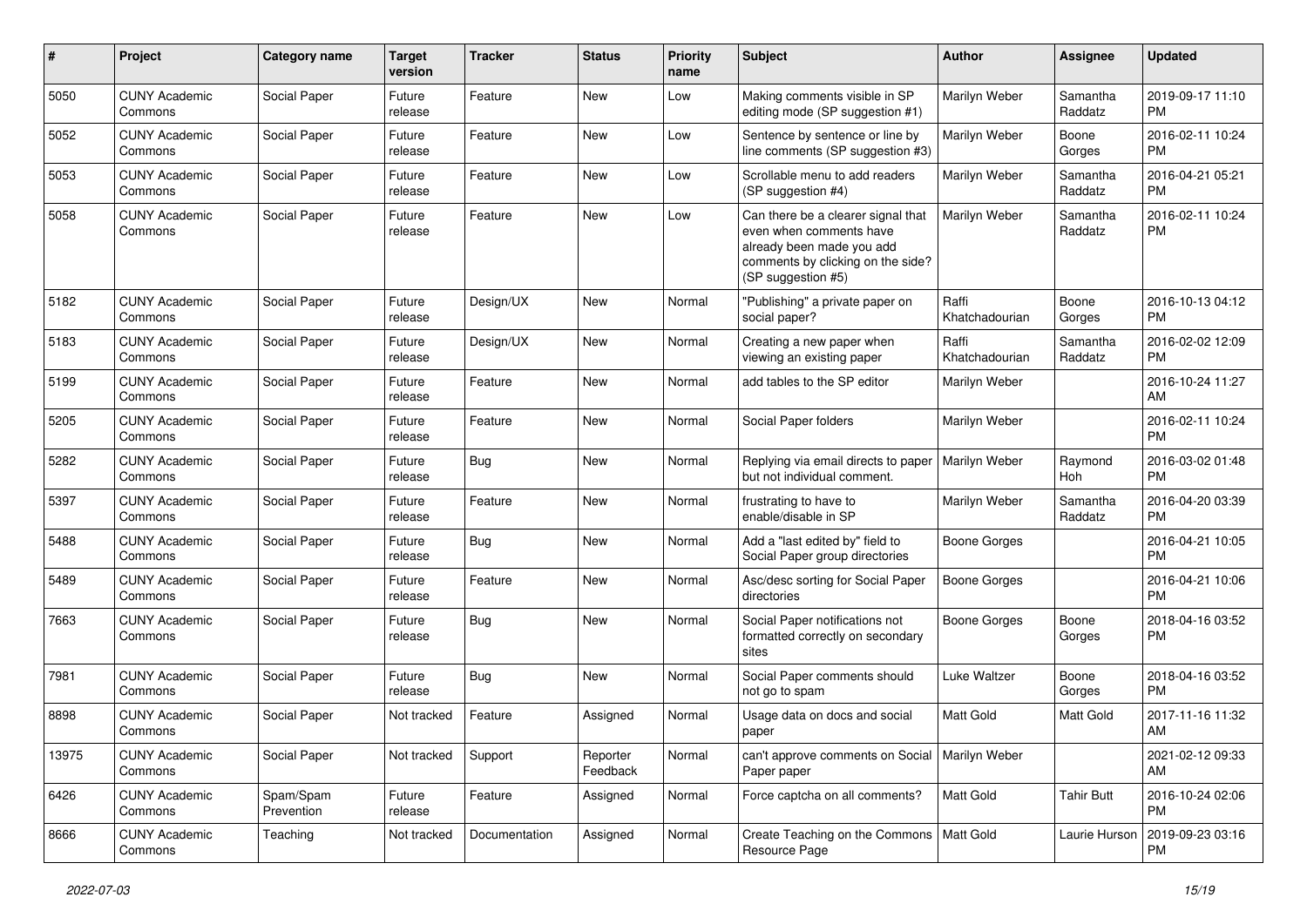| #     | Project                         | <b>Category name</b>   | <b>Target</b><br>version | <b>Tracker</b> | <b>Status</b>        | <b>Priority</b><br>name | Subject                                                                                         | Author              | <b>Assignee</b>     | <b>Updated</b>                |
|-------|---------------------------------|------------------------|--------------------------|----------------|----------------------|-------------------------|-------------------------------------------------------------------------------------------------|---------------------|---------------------|-------------------------------|
| 3090  | <b>CUNY Academic</b><br>Commons | Twitter page           | Future<br>release        | Feature        | Assigned             | Normal                  | Prevent Retweets from showing<br>up on Commons twitter page                                     | <b>Matt Gold</b>    | <b>Tahir Butt</b>   | 2016-10-24 11:31<br>AM        |
| 3473  | <b>CUNY Academic</b><br>Commons | User Experience        | Future<br>release        | Feature        | Assigned             | Normal                  | Commons profile: Add help info<br>about "Positions" replacing "title"                           | Keith Miyake        | Samantha<br>Raddatz | 2015-11-09 02:28<br><b>PM</b> |
| 4222  | <b>CUNY Academic</b><br>Commons | <b>User Experience</b> | Future<br>release        | Design/UX      | New                  | Normal                  | Add information to 'Delete<br>Account' page                                                     | Samantha Raddatz    | scott voth          | 2015-06-26 11:35<br>AM        |
| 4661  | <b>CUNY Academic</b><br>Commons | User Experience        | Future<br>release        | Bug            | Assigned             | Normal                  | Simplify Events text                                                                            | Matt Gold           | Samantha<br>Raddatz | 2015-10-02 09:06<br><b>PM</b> |
| 5316  | <b>CUNY Academic</b><br>Commons | <b>User Experience</b> | Future<br>release        | Feature        | Assigned             | Normal                  | Prompt user email address<br>updates                                                            | <b>Matt Gold</b>    | Stephen Real        | 2016-12-21 03:30<br><b>PM</b> |
| 6298  | <b>CUNY Academic</b><br>Commons | User Experience        | Not tracked              | Design/UX      | Assigned             | Normal                  | Examine data from survey                                                                        | Matt Gold           | Margaret<br>Galvan  | 2016-10-14 12:16<br><b>PM</b> |
| 8675  | <b>CUNY Academic</b><br>Commons | <b>User Onboarding</b> | Future<br>release        | Bug            | Reporter<br>Feedback | Low                     | Add new User search screen calls<br>for the input of email address but<br>doesn't work with one | Paul Hebert         | Boone<br>Gorges     | 2017-10-11 11:17<br>AM        |
| 9941  | <b>CUNY Academic</b><br>Commons | Wiki                   | Not tracked              | Support        | Assigned             | Normal                  | Wiki functionality                                                                              | Matt Gold           | Boone<br>Gorges     | 2018-06-26 10:57<br>AM        |
| 11386 | <b>CUNY Academic</b><br>Commons | WordPress - Media      | Not tracked              | Support        | Reporter<br>Feedback | Normal                  | disappearing images                                                                             | scott voth          | Boone<br>Gorges     | 2019-05-14 10:32<br>AM        |
| 11449 | <b>CUNY Academic</b><br>Commons | WordPress - Media      | Not tracked              | Support        | Reporter<br>Feedback | Normal                  | Cloning Media Library for JITP<br>from Staging to Production Site                               | Patrick DeDauw      | Boone<br>Gorges     | 2019-05-13 12:00<br><b>PM</b> |
| 14483 | <b>CUNY Academic</b><br>Commons | WordPress - Media      | Not tracked              | Bug            | Reporter<br>Feedback | Normal                  | Wordpress PDF Embed Stopped<br>Working after JITP Media Clone                                   | Patrick DeDauw      | Boone<br>Gorges     | 2021-05-20 01:51<br><b>PM</b> |
| 287   | <b>CUNY Academic</b><br>Commons | WordPress (misc)       | Future<br>release        | Feature        | Assigned             | Normal                  | Create troubleshooting tool for<br>account sign-up                                              | <b>Matt Gold</b>    | Boone<br>Gorges     | 2015-11-09 06:17<br><b>PM</b> |
| 365   | <b>CUNY Academic</b><br>Commons | WordPress (misc)       | Future<br>release        | Feature        | Assigned             | Normal                  | <b>Create Mouseover Tooltips</b><br>throughout Site                                             | <b>Matt Gold</b>    | Chris Stein         | 2015-11-09 06:18<br><b>PM</b> |
| 636   | <b>CUNY Academic</b><br>Commons | WordPress (misc)       | Not tracked              | Support        | Assigned             | Normal                  | Create Lynda.com-like Table of<br>Contents for Prospective Tutorial<br>Screencasts              | Matt Gold           | scott voth          | 2016-02-23 03:12<br><b>PM</b> |
| 1105  | <b>CUNY Academic</b><br>Commons | WordPress (misc)       | Future<br>release        | Feature        | Assigned             | Normal                  | Rephrase Blog Privacy Options                                                                   | Matt Gold           | Samantha<br>Raddatz | 2015-11-09 06:19<br><b>PM</b> |
| 1508  | <b>CUNY Academic</b><br>Commons | WordPress (misc)       | Future<br>release        | Feature        | Assigned             | Normal                  | Share login cookies across<br>mapped domains                                                    | <b>Boone Gorges</b> | Boone<br>Gorges     | 2012-07-02 12:12<br>PM        |
| 2167  | <b>CUNY Academic</b><br>Commons | WordPress (misc)       | Future<br>release        | Bug            | Assigned             | Normal                  | <b>CAC-Livestream Plugin Issues</b>                                                             | Michael Smith       | Dominic<br>Giglio   | 2015-01-02 03:06<br><b>PM</b> |
| 2175  | <b>CUNY Academic</b><br>Commons | WordPress (misc)       | Not tracked              | Support        | Assigned             | Normal                  | Subscibe 2 vs. Jetpack<br>subscription options                                                  | local admin         | Matt Gold           | 2016-01-26 04:58<br><b>PM</b> |
| 3657  | <b>CUNY Academic</b><br>Commons | WordPress (misc)       | Not tracked              | Feature        | New                  | Normal                  | Create alert for GC email<br>addresses                                                          | Matt Gold           | Matt Gold           | 2016-04-14 11:29<br><b>PM</b> |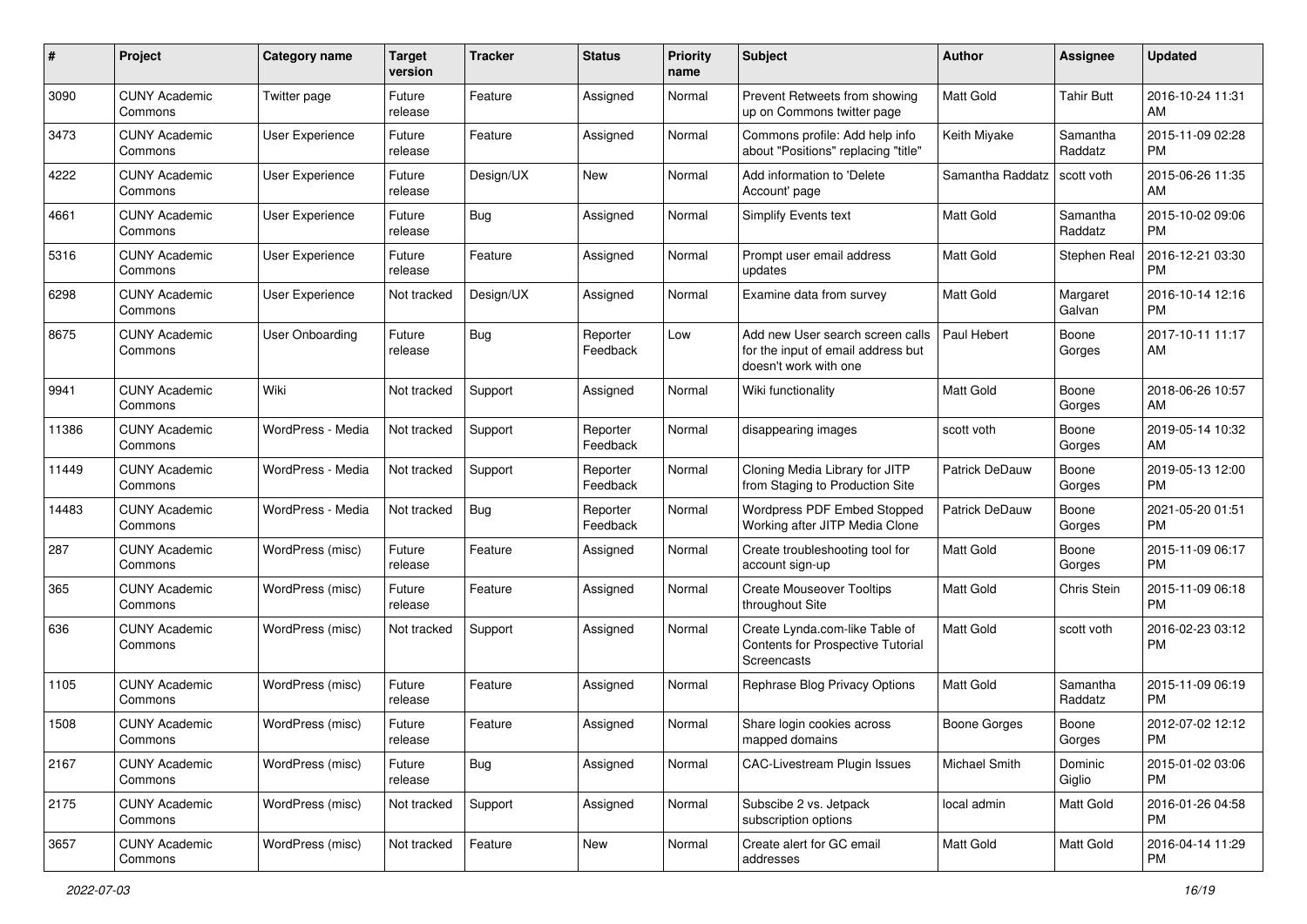| #     | Project                         | <b>Category name</b>     | <b>Target</b><br>version | <b>Tracker</b> | <b>Status</b>        | <b>Priority</b><br>name | Subject                                                                                                      | Author                  | Assignee        | <b>Updated</b>                |
|-------|---------------------------------|--------------------------|--------------------------|----------------|----------------------|-------------------------|--------------------------------------------------------------------------------------------------------------|-------------------------|-----------------|-------------------------------|
| 3759  | <b>CUNY Academic</b><br>Commons | WordPress (misc)         | Future<br>release        | Feature        | Assigned             | Normal                  | Review Interface for Adding Users<br>to Blogs                                                                | <b>Matt Gold</b>        | Boone<br>Gorges | 2015-03-24 05:52<br><b>PM</b> |
| 4388  | <b>CUNY Academic</b><br>Commons | WordPress (misc)         | Future<br>release        | Bug            | Assigned             | Normal                  | Repeated request for<br>authentication.                                                                      | Alice.Lynn<br>McMichael | Raymond<br>Hoh  | 2015-08-11 07:35<br><b>PM</b> |
| 6332  | CUNY Academic<br>Commons        | WordPress (misc)         | Future<br>release        | Feature        | New                  | Normal                  | Allow uploaded files to be marked<br>as private in an ad hoc way                                             | Boone Gorges            |                 | 2016-10-17 11:41<br><b>PM</b> |
| 6755  | <b>CUNY Academic</b><br>Commons | WordPress (misc)         | Future<br>release        | Bug            | New                  | Normal                  | Cannot Deactivate Plugin                                                                                     | Laura Kane              |                 | 2016-11-16 01:12<br><b>PM</b> |
| 9346  | <b>CUNY Academic</b><br>Commons | WordPress (misc)         | Not tracked              | Bug            | New                  | Normal                  | Clone cetls.bmcc.cuny.edu for<br>development                                                                 | Owen Roberts            | Raymond<br>Hoh  | 2018-03-06 05:35<br><b>PM</b> |
| 10040 | <b>CUNY Academic</b><br>Commons | WordPress (misc)         | Not tracked              | Bug            | Reporter<br>Feedback | Normal                  | User doesn't see full list of themes                                                                         | <b>Matt Gold</b>        | Boone<br>Gorges | 2018-07-25 10:12<br>AM        |
| 10380 | <b>CUNY Academic</b><br>Commons | WordPress (misc)         | Future<br>release        | Feature        | In Progress          | Normal                  | Remove blacklisted plugins                                                                                   | <b>Boone Gorges</b>     |                 | 2022-04-26 12:00<br><b>PM</b> |
| 11024 | <b>CUNY Academic</b><br>Commons | WordPress (misc)         | Future<br>release        | Bug            | New                  | Normal                  | Subsites should not show "you<br>should update your .htaccess<br>now" notice after permalink setting<br>save | <b>Boone Gorges</b>     |                 | 2019-01-28 01:35<br><b>PM</b> |
| 11624 | <b>CUNY Academic</b><br>Commons | WordPress (misc)         | Not tracked              | Support        | New                  | Normal                  | Change pages into posts or swap<br>database for a Commons site?                                              | Stephen Klein           | Raymond<br>Hoh  | 2019-07-09 11:04<br>AM        |
| 11843 | <b>CUNY Academic</b><br>Commons | WordPress (misc)         | Future<br>release        | Design/UX      | New                  | Normal                  | Tweaking the Gutenberg Editor<br>Interface                                                                   | Laurie Hurson           |                 | 2022-04-26 12:00<br><b>PM</b> |
| 13835 | <b>CUNY Academic</b><br>Commons | WordPress (misc)         | Future<br>release        | Feature        | New                  | Normal                  | Allow OneSearch widget to have<br>'CUNY' as campus                                                           | <b>Boone Gorges</b>     | Boone<br>Gorges | 2021-11-19 12:39<br><b>PM</b> |
| 14074 | <b>CUNY Academic</b><br>Commons | WordPress (misc)         | Not tracked              | Support        | Reporter<br>Feedback | Normal                  | page password protection problem                                                                             | Marilyn Weber           |                 | 2021-03-02 11:03<br>AM        |
| 14113 | <b>CUNY Academic</b><br>Commons | WordPress (misc)         | Future<br>release        | Bug            | Hold                 | Normal                  | Block Editor Not Working on this<br>page - Json error                                                        | scott voth              | Boone<br>Gorges | 2021-03-05 11:01<br>AM        |
| 14983 | <b>CUNY Academic</b><br>Commons | WordPress (misc)         | Not tracked              | Support        | Reporter<br>Feedback | Normal                  | "Read More" tag not working                                                                                  | Rebecca Krisel          | Raymond<br>Hoh  | 2021-11-23 01:17<br><b>PM</b> |
| 15767 | <b>CUNY Academic</b><br>Commons | WordPress (misc)         |                          | Support        | New                  | Normal                  | Site loading slowly                                                                                          | scott voth              | Boone<br>Gorges | 2022-04-04 08:56<br><b>PM</b> |
| 16245 | <b>CUNY Academic</b><br>Commons | WordPress (misc)         |                          | <b>Bug</b>     | Reporter<br>Feedback | Normal                  | Save Button missing on<br>WordPress Profile page                                                             | scott voth              | Raymond<br>Hoh  | 2022-06-16 03:09<br>PM        |
| 16255 | <b>CUNY Academic</b><br>Commons | WordPress (misc)         |                          | <b>Bug</b>     | New                  | Normal                  | Need to define 'MULTISITE'<br>constant in wp-config.php                                                      | Raymond Hoh             |                 | 2022-06-19 09:31<br>AM        |
| 364   | <b>CUNY Academic</b><br>Commons | <b>WordPress Plugins</b> | Future<br>release        | Feature        | New                  | Normal                  | <b>Bulletin Board</b>                                                                                        | Matt Gold               |                 | 2015-01-05 08:50<br><b>PM</b> |
| 497   | <b>CUNY Academic</b><br>Commons | <b>WordPress Plugins</b> | Future<br>release        | Feature        | Assigned             | Normal                  | Drag and Drop Ordering on<br>Gallery Post Plugin                                                             | Matt Gold               | Ron Rennick     | 2015-11-09 06:18<br><b>PM</b> |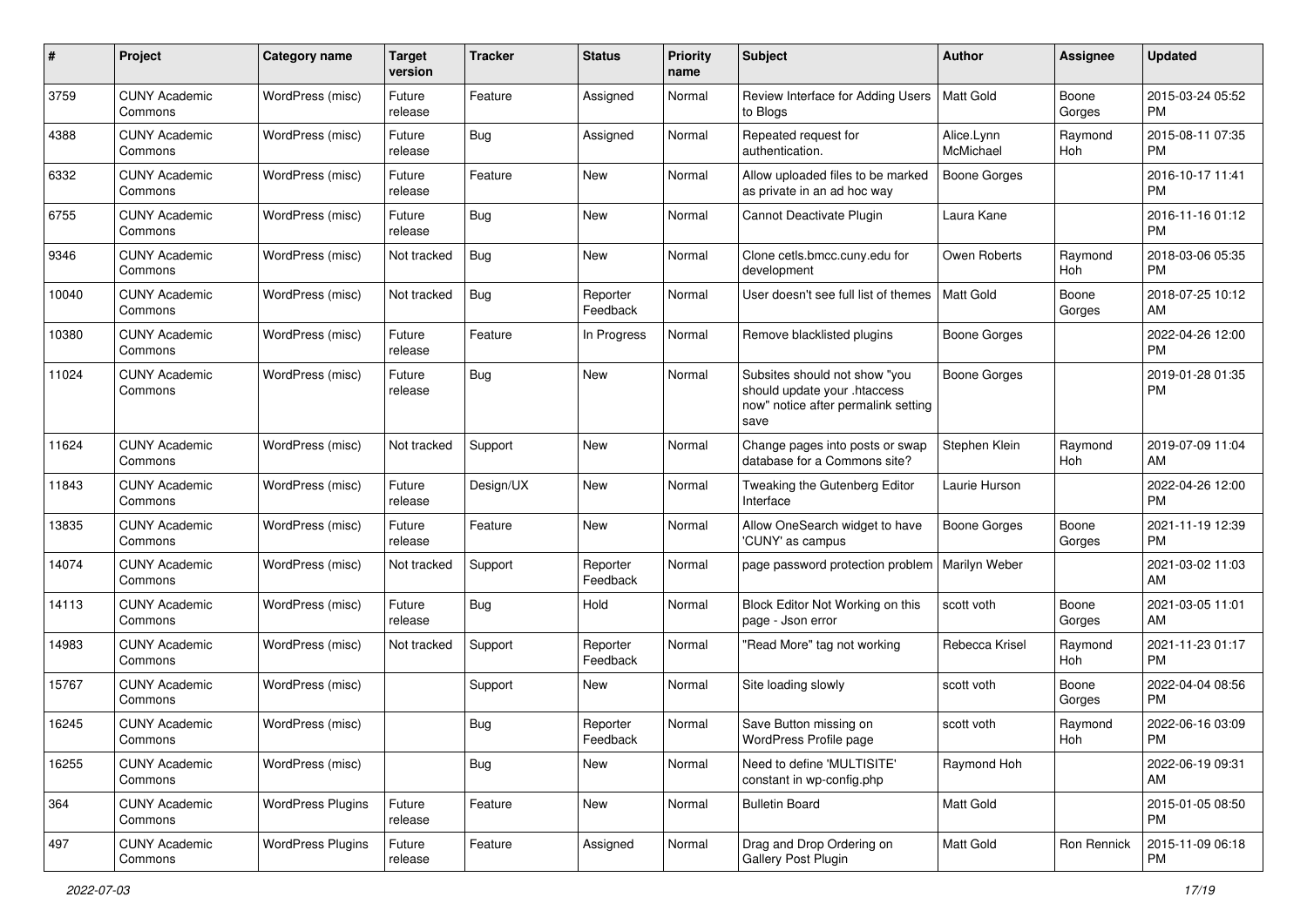| #     | Project                         | <b>Category name</b>     | Target<br>version | <b>Tracker</b> | <b>Status</b>        | Priority<br>name | <b>Subject</b>                                                     | <b>Author</b>           | <b>Assignee</b>   | <b>Updated</b>                |
|-------|---------------------------------|--------------------------|-------------------|----------------|----------------------|------------------|--------------------------------------------------------------------|-------------------------|-------------------|-------------------------------|
| 658   | <b>CUNY Academic</b><br>Commons | <b>WordPress Plugins</b> | Future<br>release | Feature        | Assigned             | Normal           | Rebulid Sitewide Tag Suggestion                                    | <b>Matt Gold</b>        | Boone<br>Gorges   | 2015-01-05 08:47<br><b>PM</b> |
| 1562  | <b>CUNY Academic</b><br>Commons | <b>WordPress Plugins</b> | Future<br>release | Feature        | Assigned             | Low              | Play with NYT Collaborative<br><b>Authoring Tool</b>               | <b>Matt Gold</b>        | Boone<br>Gorges   | 2015-01-05 08:47<br><b>PM</b> |
| 2223  | <b>CUNY Academic</b><br>Commons | <b>WordPress Plugins</b> | Future<br>release | Feature        | Assigned             | Low              | Add Participad to the CUNY<br><b>Academic Commons</b>              | Matt Gold               | Boone<br>Gorges   | 2014-09-17 10:03<br><b>PM</b> |
| 3691  | <b>CUNY Academic</b><br>Commons | <b>WordPress Plugins</b> | Future<br>release | <b>Bug</b>     | <b>New</b>           | Normal           | <b>WPMU Domain Mapping</b><br>Debugging on cdev                    | Raymond Hoh             | Matt Gold         | 2014-12-12 09:04<br>AM        |
| 3939  | <b>CUNY Academic</b><br>Commons | <b>WordPress Plugins</b> | Future<br>release | Bug            | Hold                 | Normal           | Activity stream support for<br>Co-Authors Plus plugin              | Raymond Hoh             | Raymond<br>Hoh    | 2015-11-09 06:13<br><b>PM</b> |
| 5826  | <b>CUNY Academic</b><br>Commons | <b>WordPress Plugins</b> | Future<br>release | Support        | Reporter<br>Feedback | Normal           | <b>Remove Subscription Options</b><br>plugin from directory        | Sarah Morgano           | Sarah<br>Morgano  | 2016-10-21 04:14<br><b>PM</b> |
| 6356  | <b>CUNY Academic</b><br>Commons | <b>WordPress Plugins</b> | Future<br>release | Bug            | Reporter<br>Feedback | Low              | Should Subscribe2 be<br>deprecated?                                | Luke Waltzer            |                   | 2017-03-20 12:20<br><b>PM</b> |
| 8078  | <b>CUNY Academic</b><br>Commons | <b>WordPress Plugins</b> | Future<br>release | System Upgrade | Assigned             | Normal           | <b>CommentPress Updates</b>                                        | Margaret Galvan         | Christian<br>Wach | 2017-05-08 03:49<br><b>PM</b> |
| 8498  | <b>CUNY Academic</b><br>Commons | <b>WordPress Plugins</b> | Future<br>release | Feature        | New                  | Low              | <b>Gravity Forms Email Users</b>                                   | Raffi<br>Khatchadourian | Matt Gold         | 2017-10-13 12:58<br><b>PM</b> |
| 9211  | <b>CUNY Academic</b><br>Commons | <b>WordPress Plugins</b> | Future<br>release | Support        | Reporter<br>Feedback | Normal           | Auto-Role Setting in Forum Plugin<br><b>Causing Some Confusion</b> | Luke Waltzer            | Boone<br>Gorges   | 2018-03-13 11:44<br>AM        |
| 9289  | <b>CUNY Academic</b><br>Commons | <b>WordPress Plugins</b> | Future<br>release | <b>Bug</b>     | Reporter<br>Feedback | Normal           | Email Users Plugin                                                 | Laurie Hurson           | Boone<br>Gorges   | 2018-10-24 12:34<br><b>PM</b> |
| 9515  | <b>CUNY Academic</b><br>Commons | <b>WordPress Plugins</b> | Not tracked       | Bug            | Reporter<br>Feedback | Normal           | Text to Speech plugin - "More<br>Slowly" checkbox not working      | scott voth              | Boone<br>Gorges   | 2018-06-13 02:26<br><b>PM</b> |
| 9926  | <b>CUNY Academic</b><br>Commons | <b>WordPress Plugins</b> | Future<br>release | Bug            | New                  | Normal           | twitter-mentions-as-comments<br>cron jobs can run long             | Boone Gorges            | Boone<br>Gorges   | 2018-10-24 12:34<br><b>PM</b> |
| 9947  | <b>CUNY Academic</b><br>Commons | <b>WordPress Plugins</b> | Future<br>release | Feature        | Reporter<br>Feedback | Normal           | Install H5P quiz plugin                                            | Matt Gold               | Boone<br>Gorges   | 2018-09-11 11:01<br>AM        |
| 11120 | <b>CUNY Academic</b><br>Commons | <b>WordPress Plugins</b> | Not tracked       | <b>Bug</b>     | Reporter<br>Feedback | Normal           | Events Manager Events Not<br>Showing Up                            | Mark Webb               |                   | 2019-02-27 04:10<br><b>PM</b> |
| 11415 | <b>CUNY Academic</b><br>Commons | <b>WordPress Plugins</b> | Not tracked       | Bug            | Reporter<br>Feedback | Normal           | <b>Blog Subscriptions in Jetpack</b>                               | Laurie Hurson           |                   | 2019-05-14 10:34<br>AM        |
| 11545 | <b>CUNY Academic</b><br>Commons | <b>WordPress Plugins</b> | Not tracked       | Support        | New                  | Normal           | Twitter searches in WordPress                                      | Gina Cherry             | Matt Gold         | 2019-09-23 01:03<br><b>PM</b> |
| 11649 | <b>CUNY Academic</b><br>Commons | <b>WordPress Plugins</b> | 2.0.3             | Bug            | In Progress          | Normal           | CC license displayed on every<br>page                              | Gina Cherry             | Raymond<br>Hoh    | 2022-06-29 11:32<br>AM        |
| 11788 | CUNY Academic<br>Commons        | <b>WordPress Plugins</b> | Future<br>release | Support        | Reporter<br>Feedback | Normal           | Plugin Request - Browse Aloud                                      | scott voth              |                   | 2019-09-24 08:42<br>AM        |